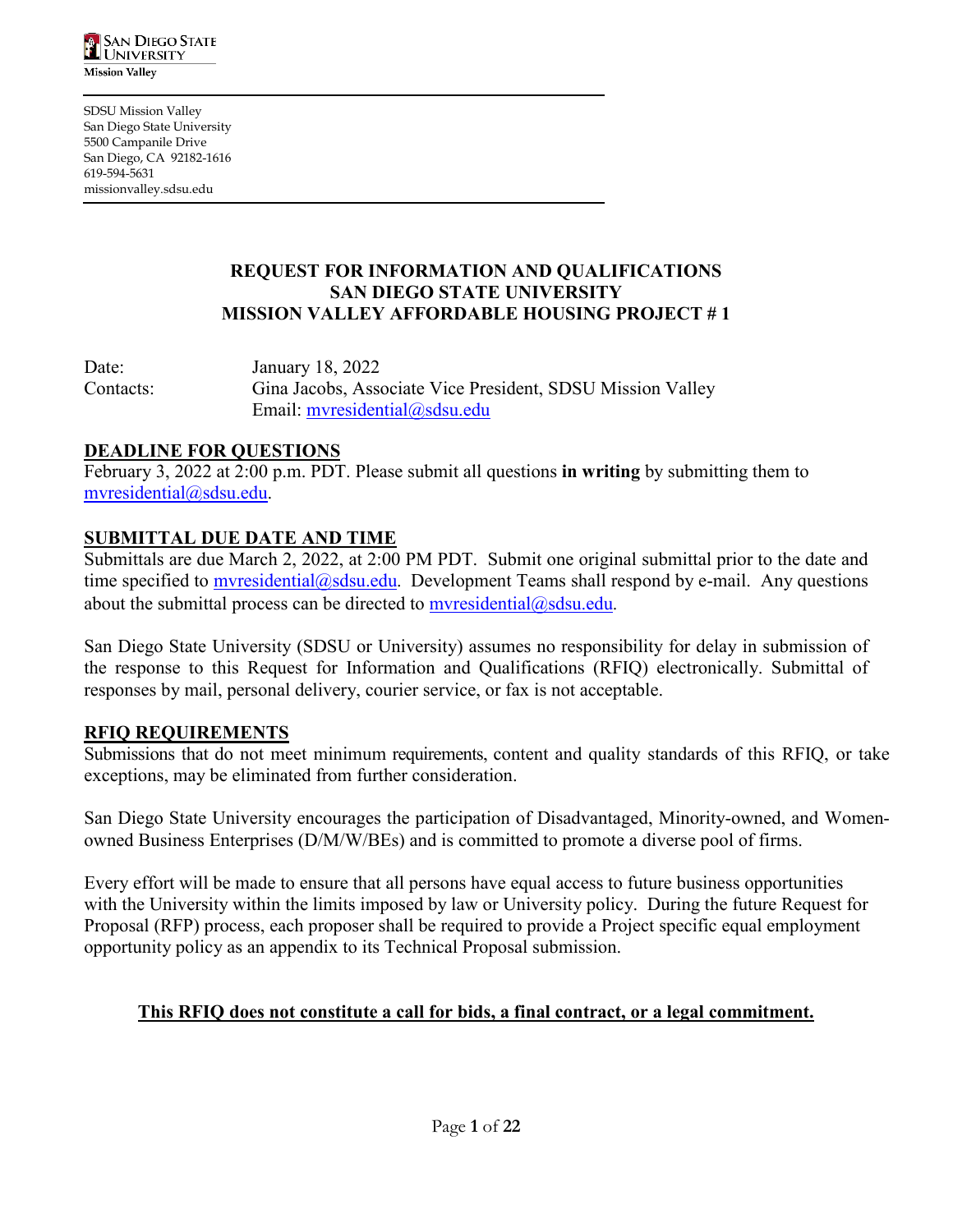

## **TABLE OF CONTENTS**

### Page

# REQUEST FOR INFORMATION AND QUALIFICATIONS

| $\bullet$ SECTION 200 |  |
|-----------------------|--|
| $\bullet$ SECTION 300 |  |
|                       |  |
| $\bullet$ SECTION 500 |  |
|                       |  |
|                       |  |

 $\div$  FORM NO. 1, QUALIFICATION CERTIFICATION FORM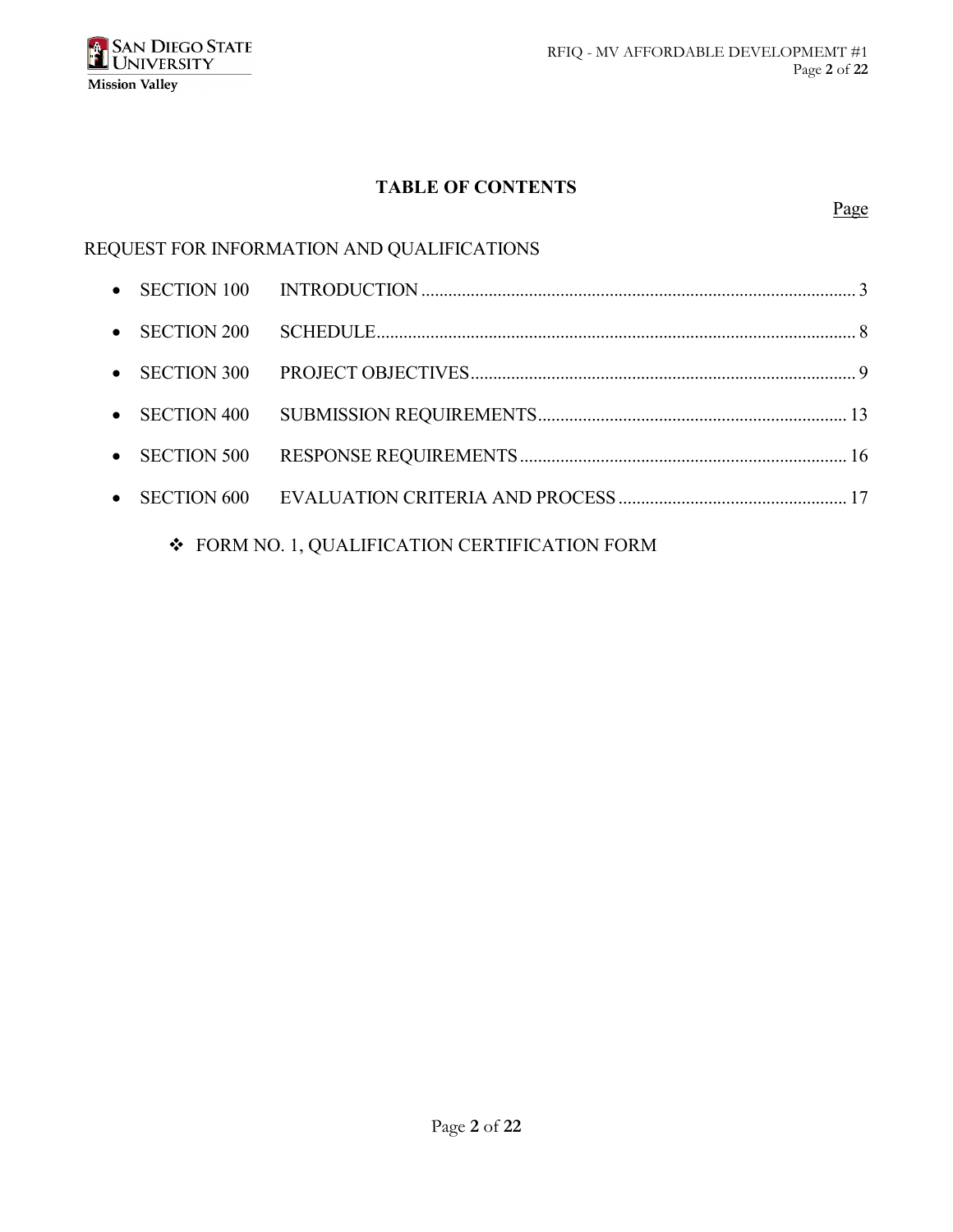### **SECTION 100: INTRODUCTION**

**101. PRE-QUALIFICATION CONFERENCE:** SDSU will hold an initial informational presubmission conference with potential development teams via Zoom Meeting on January 27, 2022 1 p.m. local San Diego time. Potential development teams are invited to request the Zoom Meeting link by emailing myresidential@sdsu.edu with the following information:

- Name
- Title
- Company name
- Mailing address
- Phone number
- Email address

SDSU may hold additional joint informational meetings with developer teams at any time prior to the RFIQ submittal due date. At this time, all informational meetings are anticipated to be held virtually.

## **102. INTENT:**

SDSU is requesting information and qualifications from qualified developers (Development Teams) that have demonstrated success in completing affordable multi-family housing projects, employing various public and private funding sources, and demonstrating compliance with applicable public jurisdictions. This RFIQ is intended to be a first step toward identifying qualified developers to plan, finance, construct, operate, and maintain an affordable housing development project (Affordable Housing Project #1 or the Project) on property owned by the Trustees of the California State University (CSU or CSU Board of Trustees) located at the SDSU Mission Valley Site (Mission Valley Site) in San Diego, California.

The proposed development opportunity will consist of one residential parcel totaling approximately 0.87 acres (Affordable Housing Site #1) and located on approximately one-half of the block bounded by Jacaranda to the north, Wildrose to the east, a future detention basin to the south, and Coffeeberry to the west. SDSU envisions that up to two (2) affordable housing projects, totaling 200-300 units, could be built on the entire 1.73-acre block. At a future date, SDSU anticipates entering into a ground lease for development of another affordable housing project (Affordable Housing Project #2) on the balance of the 1.73-acre block (Affordable Housing Site #2). As such, SDSU may use this Affordable Housing Project #1 RFIQ to select one Development Team to construct affordable housing on both Affordable Housing Site #1 and Affordable Housing Site #2. For purposes of this RFIQ, the Project is assumed to occupy approximately one-half of the block and result in the delivery of 100-150 affordable units.

Described in more detail in Section 103 below, Affordable Housing Site #1 is owned by CSU, and development rights will be conveyed to the selected Development Team in the form of a ground lease. See Section 300 Development Requirements for further details.

Qualified Development Teams meeting the RFIQ qualifications and demonstrating the ability to design, build, and manage affordable housing are encouraged to submit responses. Development Teams under this RFIQmay include one entity or a team of several entities, including any of the following: affordable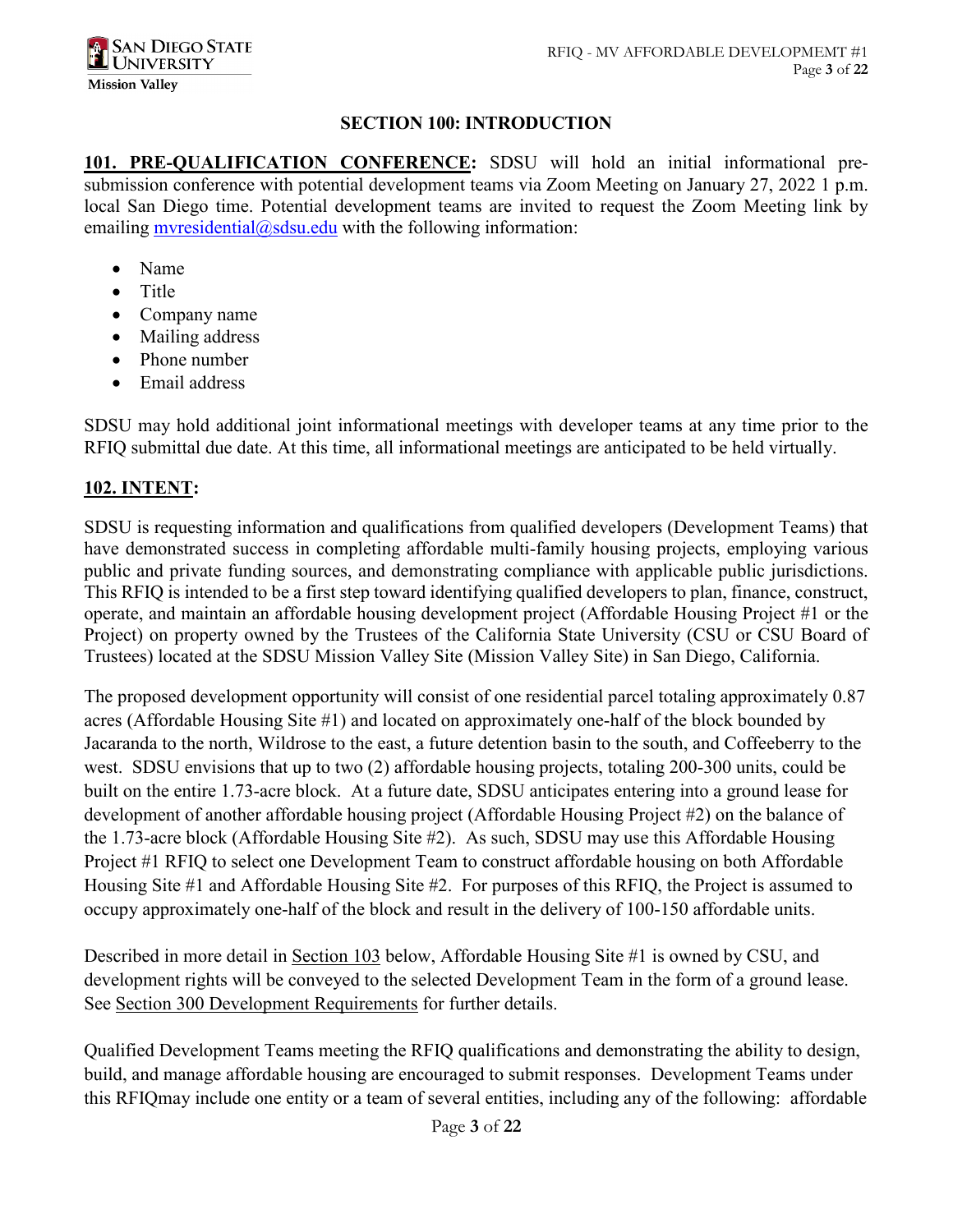**SAN DIEGO STATE SAN DIEGO S**<br>LUNIVERSITY **Mission Valley** 

housing developers, joint ventures, resident services providers, and/or other service agencies. Development Teams that include several entities must identify a lead entity which has demonstrated experience and capacity in the development and management of affordable housing and must have successfully completed affordable projects of similar size and complexity as the proposed Project within the past five (5) years within San Diego County or in the State of California to be eligible to submit a proposal.

As envisioned in SDSU's Master Plan for the Mission Valley Site (Master Plan), SDSU seeks to transform a 166-acre site into a vibrant mixed-use development consisting of multiple public and private projects, including a 35,000-seat multi-use stadium (under construction), more than 80 acres of parks and open space, up to 4,600 residential units, 1.6 million square feet of office and innovation district uses, a 400 room hotel conference center, and 95,000 square feet of retail at full buildout.

The Mission Valley Site is anticipated to be subdivided into 34 public and private development parcels, of which 18 are identified for private residential uses, up to 15 for office and innovation district uses, and one for hospitality use, with neighborhood-serving retail to be distributed across uses. SDSU is undertaking a concurrent RFIQ for a 100% market-rate residential project (Residential and Retail Project #1), located on a different residential parcel and completely separate from the RFIQ for this Project. Residential and Retail Project #1 is specifically geared toward meeting existing and anticipated market demand for housing in Mission Valley and providing a neighborhood-serving retail anchor tenant. Based on a preliminary design concept under consideration by SDSU, it is anticipated that Residential and Retail Project #1 would support approximately 450 market-rate residential units and 30,000 square feet of retail.

Details regarding the Master Plan and related background documents can be found in the Residential and Retail Project #1 RFIQ here: [https://drive.google.com/file/d/1kVcIJQ\\_KELbDHxSha6aLSePHKAnGvXDT/view?usp=sharing](https://drive.google.com/file/d/1kVcIJQ_KELbDHxSha6aLSePHKAnGvXDT/view?usp=sharing)

This Project is the first in a series of affordable housing development opportunities to be offered at the Mission Valley Site under a public-private partnership (P3) model, whereby the selected Development Team will enter into long-term ground leases for individual parcels and assume responsibility for designing, constructing, financing, operating, and maintaining development projects consistent with affordable housing use(s) as specified in the Master Plan.

Various separate projects at the Mission Valley Site are currently underway. Demolition, grading, utilities, and other site improvements are scheduled to be completed by Fall 2022. Additional site improvements, including the River Park, are scheduled to be completed in 2023.

SDSU aims to establish a sustainable, walkable, and transit-oriented mixed-use development with open space and recreation areas benefiting the entire Mission Valley community, and SDSU students, faculty, residents, and businesses.

After completion of the RFIQ phase, the proposal process will consist of a future RFP that will seek specific submissions for programming, design, financing, construction, as well as marketing, maintenance, and operation of this Project. A sample ground lease agreement will be provided at the future RFP stage. Development Teams will have the opportunity to provide comments regarding the ground lease at the time of the submittal of proposals in the future RFP process. Please note that performance security requirements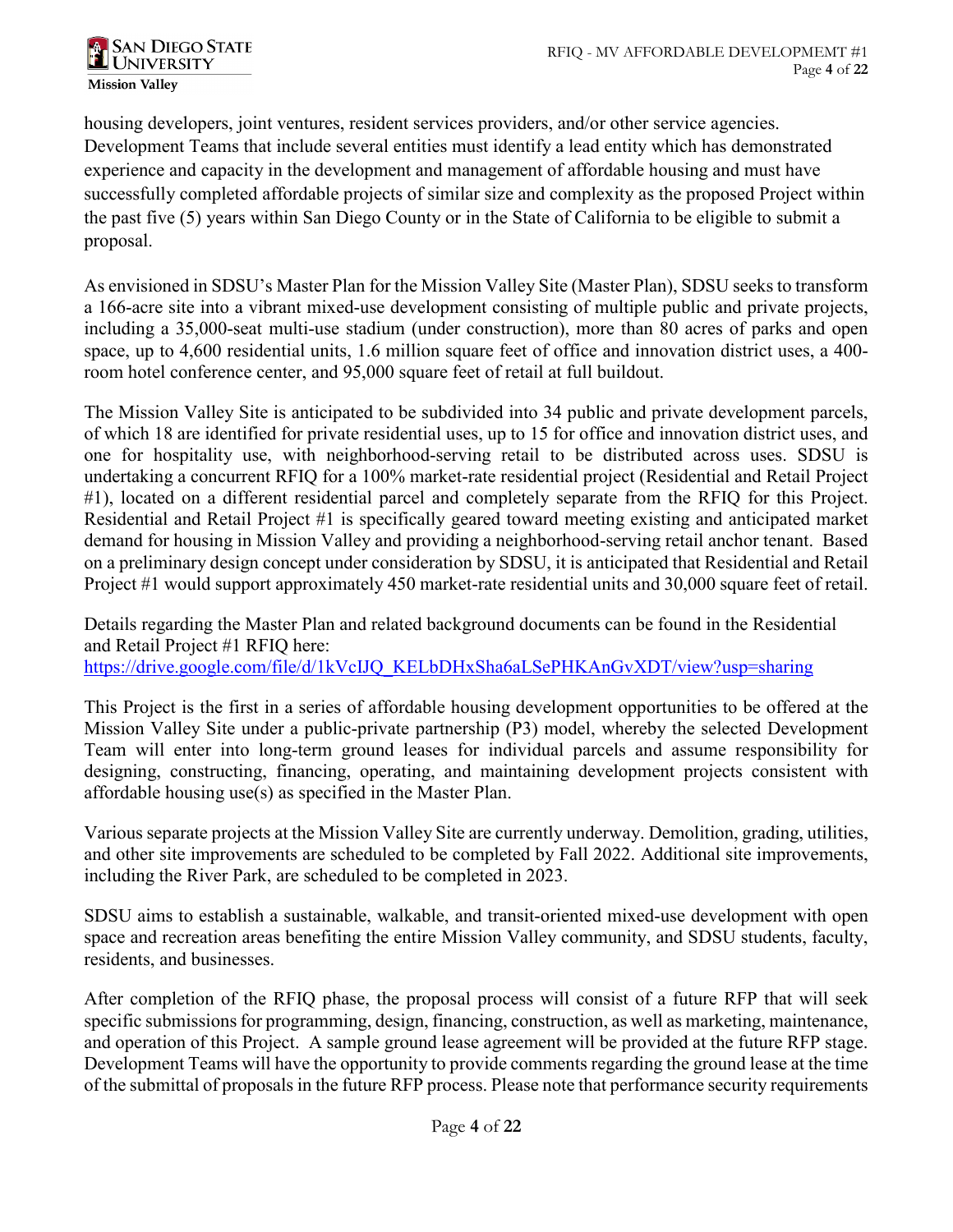

will be included in the sample ground lease agreement.

As part of this RFIQ, SDSU may select Development Teams to participate in an interview to discuss their qualifications, vision, and approach. The Development Teams selected from the RFIQ will be invited to participate in the future RFP stage.

### **103. BACKGROUND:**

On August 13, 2020, CSU purchased the Mission Valley Site from the City of San Diego. A summary of the key Purchase and Sale Agreement (PSA) terms is available at: <https://missionvalley.sdsu.edu/purchase-and-sale-agreement.>The final Environmental Impact Report (EIR) for the Master Plan was certified in January 2020. The final EIR is available at: https://missionvalley.sdsu.edu/community-engagement.

The following projects from the Master Plan are being executed as Public Works projects:

- 1. Approximately 80 acres of park and open space, including a 34-acre River Park located on Cityowned land along the southern boundary of the Mission Valley Site. The park will include active and passive recreation areas.
- 2. A multi-purpose Stadium to accommodate 35,000 attendees and support collegiate football and bowl games, professional and collegiate soccer, concerts, and other university, community, and corporate events.
- 3. Demolition of the existing stadium, grading to address 100-year flood plain requirements, and installation/relocation of site infrastructure, including roads and utilities necessary to support the stadium.

Initial construction on the above-referenced University-financed projects started in August 2020. The stadium is expected to be completed in September 2022, with all rough-graded individual parcels completed by Fall 2022, and the River Park and other related site improvements completed by 2023.

On November 18, 2020, the CSU Board of Trustees approved the concept of public-private partnerships and release of Requests for Information (RFIs), RFQs, and RFPs for the following projects:

- 1. A 1.6 million gross square foot research and innovation district, consisting of up to 15 public and private projects, containing commercial, technology, and office space. These projects will allow for new partnerships between SDSU, public entities, and private companies utilizing the newly developed facilities, and will provide opportunities for student internships, create an incubator for new and innovative business and academic uses, and enhance regional economic development. It is estimated that 13 of these projects will be located south of the new multipurpose stadium and two of these projects will be located to the east of the new multi-purpose stadium. Approximately 5,000 garage parking spaces will serve the innovation district projects.
- 2. Up to 4,600 private residential units, consisting of up to 18 private projects, located on the east side of the Mission Valley Site. In accordance with the PSA with the City of San Diego, ten percent (10%) of the units (or up to 460 units) will be income-qualified affordable housing leased to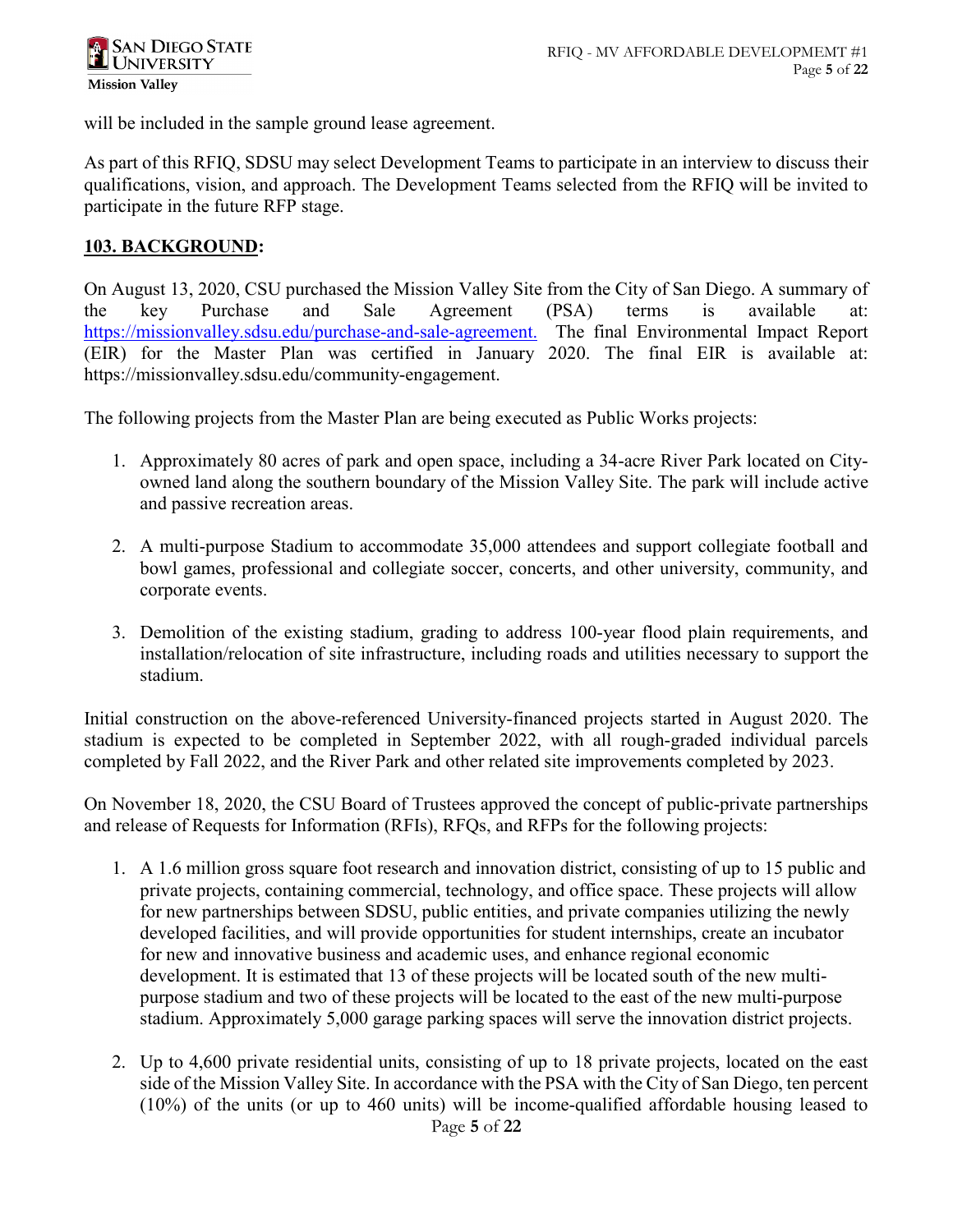individuals or families at an average household income level of 60% of Area Median Income (AMI). The residential projects at the Mission Valley Site will provide much-needed market-rate and affordable housing for the larger San Diego community. SDSU's current plan is to phase up to 4,600 private housing units, including up to 460 affordable units, over the next 10 to 15 years, with current market projections showing a demand of over 500 additional private market-rate housing units per year at the Mission Valley Site. This corresponds to the projected delivery of two private market-rate residential pads per year and represents sufficient demand to complete all residential developments at the Mission Valley Site in approximately 10 years. All private residential projects will be constructed pursuant to long-term ground leases.

- 3. Up to a 400-room hotel project with approximately 40,000 square feet of conference space, up to 70 residential units above the hotel, and approximately 425 parking stalls, will be constructed pursuant to a long-term ground lease with a private developer at fair market value.
- 4. Up to 95,000 square feet of retail space located within the various public and private projects. These retail uses will serve stadium events, and the daily needs of employees, students, and residents, in addition to the greater Mission Valley community, through various buildings, facilities, and services.

## **104. THE MISSION VALLEY SITE AND THE PROJECT**:

### **A. Overview**

SDSU is one of 23 campuses within the CSU system, which is governed by the CSU Board of Trustees. SDSU's existing 380-acre campus is in southwestern San Diego County in the City of San Diego, approximately 2.5 miles from the Mission Valley Site.

In 2020, the CSU purchased 135 acres at the Mission Valley Site from the City of San Diego. The Mission Valley Site is in a developed area surrounded by major freeways, roadways, existing development, and the San Diego River and is served by the Metropolitan Transit System's (MTS) Stadium Station. This transit line provides service to Mission Valley, Downtown, South Bay, and East County. Higher-density multi-family residential land uses are located to the northwest, southwest, and east, across I-15. To the north are undeveloped hillsides and single-family residences. To the west are office and large commercial retail uses. Additional office uses and I-8 are located south of the San Diego River.

## **B. Overview of the Opportunity**

The Project will consist of one residential parcel totaling approximately 0.87 acres and located on one-half of the block bounded by Jacaranda to the north, Wildrose to the east, a future detention basin to the south, and Coffeeberry to the west. The market-rate Residential and Retail Project #1 will be located along Innovation Parkway, due west from the Affordable Housing Site #1. It is anticipated that Residential and Retail Project #1 would support approximately 450 market-rate residential units and 30,000 square feet of neighborhood-serving retail space with an anchor tenant, currently envisioned to include a grocery store. An existing MTS Stadium Trolley Station located on the southern portion of the Mission Valley Site is less than 0.33 miles from the Affordable Housing Site #1.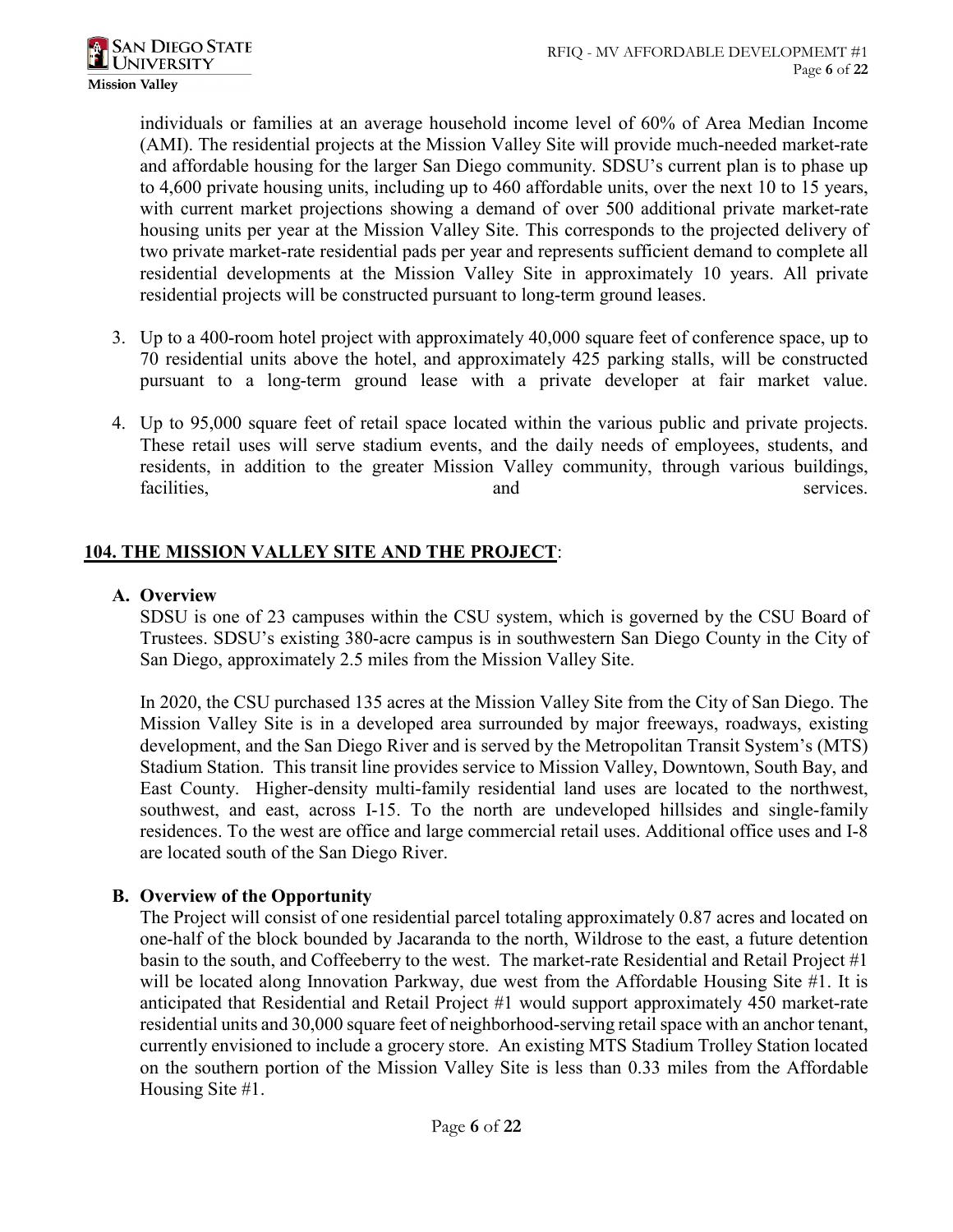An aerial parcel map showing the Mission Valley Site and Affordable Housing Site #1 are provided in Appendix 1.

The Project will be a standalone project on the Mission Valley Site. It is anticipated that the Project could offer approximately 100-150 affordable residential units. The total Project size will be determined based on preliminary design concepts undertaken by the Development Teams during the RFP stage and negotiations with SDSU.

The University will ground lease the Affordable Housing Site #1 directly to the selected Development Team. The Project is independent of the market-rate project.

At a future date, SDSU anticipates executing a ground lease for development of another affordable housing development (Affordable Housing Development #2) on the balance of the 1.73-acre block (Affordable Housing Site #2). As such, SDSU may use this Project RFIQ to select one Development Team to construct affordable housing on both Affordable Housing Site #1 and Affordable Housing Site #2. For purposes of this RFIQ, the Project is assumed to occupy approximately one-half of the block and result in the delivery of 100-150 affordable units.

As outlined in Attachment 22 to the PSA [\(https://missionvalley.sdsu.edu/purchase-and-sale](https://missionvalley.sdsu.edu/purchase-and-sale-agreement)[agreement\)](https://missionvalley.sdsu.edu/purchase-and-sale-agreement), at least ten percent (10%) of all residences constructed at the Mission Valley Site must be affordable to households earning, on average, 60% of AMI. SDSU is considering a range of approaches to facilitate development of the affordable units required under the PSA, and additional information about SDSU's preferred approach will be included in the future RFP. The approaches under consideration include standalone tax credit projects at 80% AMI and below, mixed-income developments that incorporate affordable units up to 120% AMI, and/or a combination of the two. The required affordable units must be built on-site and a covenant requiring that affordable units be income-restricted for at least 55 years will be recorded against the affordable housing projects. The covenant will, among other things, require regular monitoring and compliance checks to ensure that occupants always meet income eligibility requirements.

SDSU is undertaking a concurrent, and separate, RFIQ for Residential and Retail Project #1. This market-rate project will be located directly west of the Project. The selected market-rate development partner may be subject to an affordable housing in-lieu fee for the costs of fulfilling the affordable housing requirements. Any such fee will be further defined as part of the future RFP process for Residential and Retail Project #1.

[End of Section 100]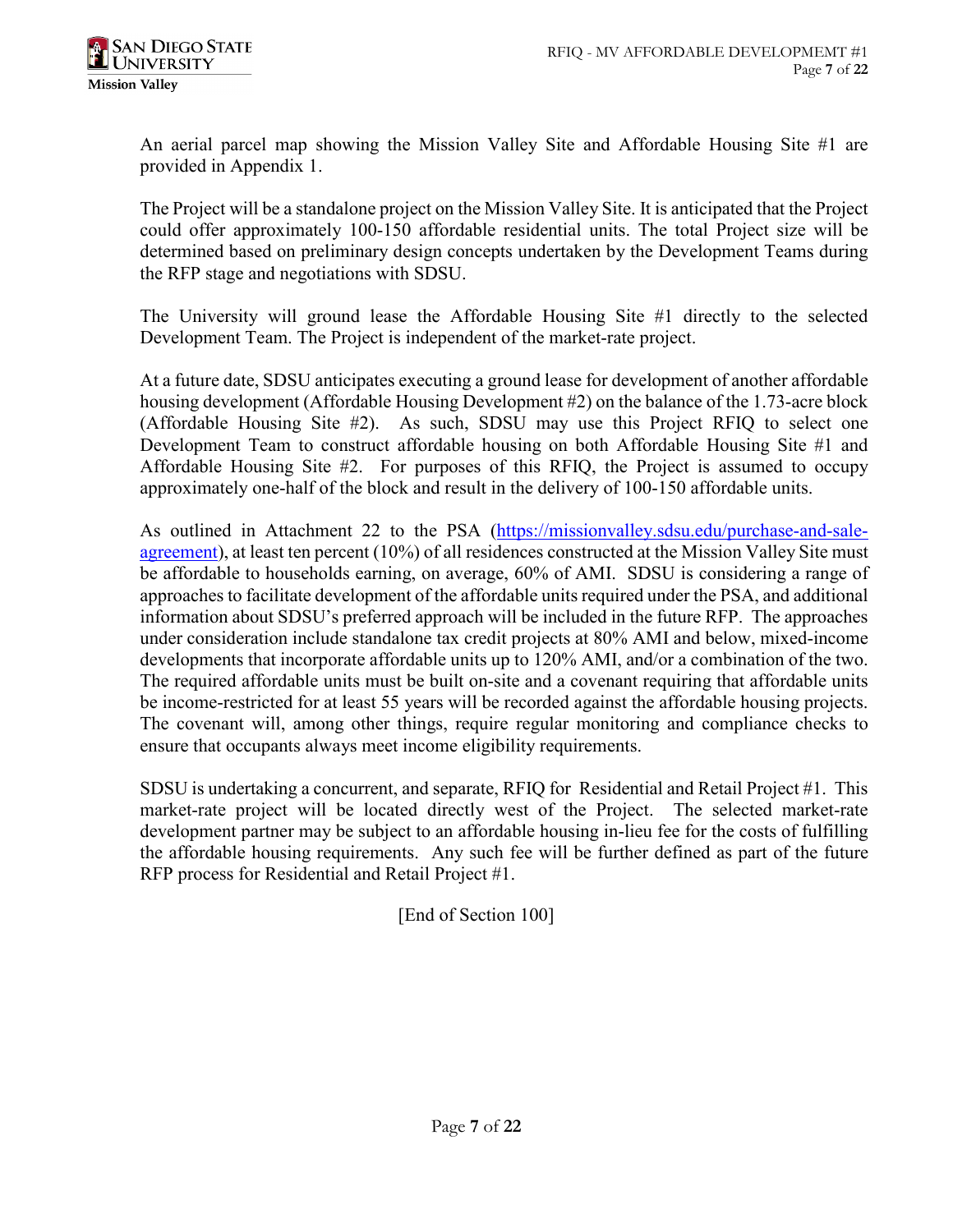### **SECTION 200: RFIQ SCHEDULE**

### **SCHEDULE FOR RFIQ STAGE:**

The following represents the current schedule for the RFIQ for this Project. Although SDSU intends to adhere to this schedule, the schedule is subject to modification at any time at SDSU's sole discretion. Respondents will be notified of any changes in the schedule via e-mail.

| Release of RFIQ                                                                                | January 14, 2022        |
|------------------------------------------------------------------------------------------------|-------------------------|
| Pre-qualifications Conference                                                                  | January 27, 2022 1 p.m. |
| Deadline for Receipt of Questions (2:00 p.m.)                                                  | February 3, 2022        |
| SDSU to Respond to Question (5 p.m.)                                                           | February 11, 2022       |
| Deadline for Receipt of Information and Qualifications Packages (2:00 p.m.) Wed. March 2, 2022 |                         |
| Interview Date (if necessary)                                                                  | Week of March 7, 2022   |
| <b>Shortlist Finalists Announcement</b>                                                        | April 2022              |
| <b>Future RFP Released to Shortlist Finalists</b>                                              | May 2022                |

## **NOTE: The RFIQ schedule of dates may be adjusted via Addendum.**

[End of Section 200]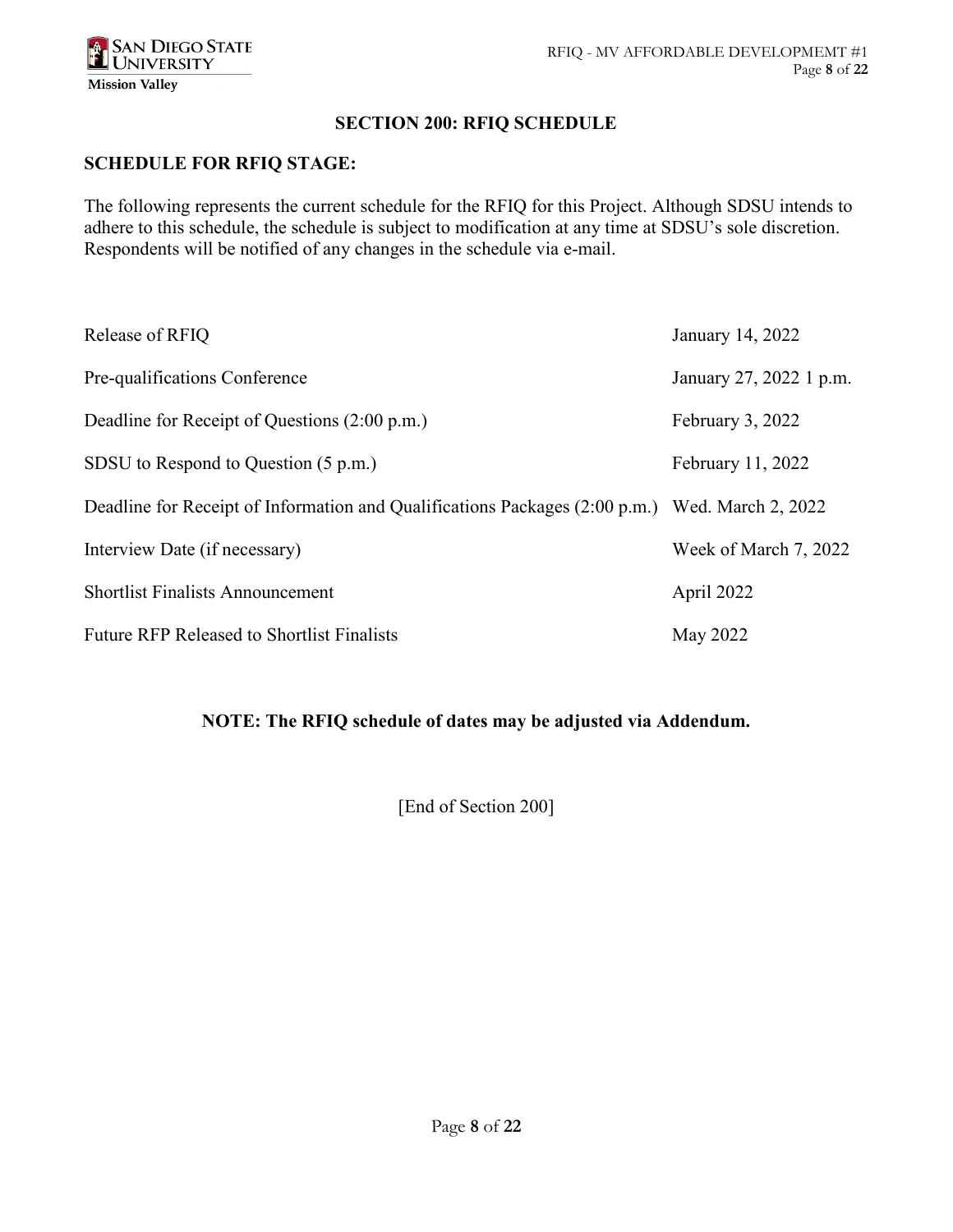### **SECTION 300: PROJECT OBJECTIVES**

### **A. Objectives for the Mission Valley Site**

The following objectives have been defined for the development of the Mission Valley Site and the private residential projects.

- Provide a mix of housing options, responsive to existing and projected market demand.
- Provide retail amenities with adequate parking to serve neighborhood residents, businesses, and visitors. Retail uses will be situated along Innovation Parkway and are not a part of this Project.
- Maximize fair market value ground lease revenue to the University from P3 projects to reimburse the University for all costs and public funds associated with each private project.

#### **B. Role of Affordable Housing Development Team**

Private sector affordable housing Development Teams will be the most effective method to implement this Project at the Mission Valley Site. The selected Development Team will help envision an approach to designing, financing, implementing, operating, and maintaining the Project that will enable SDSU to fulfill its affordable housing obligations under the PSA while remaining compatible with the Master Plan.

The private Development Team selected from this process will undertake the following roles:

- Based on prior affordable housing development expertise, identify the preferred development program for the Project.
- Develop site plans, including supporting utility infrastructure, consistent with the vision of the Mission Valley Site.
- Develop an infrastructure plan and private funding for surrounding streets, including utilities, as well as any off-site needs, all of which will be further described in future RFP documents.
- Create a financial strategy to deliver the Project in the most cost-effective manner.
- Work with SDSU to secure Project approvals and schematic design from the CSU Board of Trustees.
- Work with SDSU to finalize key financial and commercial terms for a ground lease.
- Participate in the long-term management of shared infrastructure and amenities provided at the Mission Valley Site.
- Address other requirements described in this RFIQ.

### **C. Role of CSU and SDSU**

CSU's and SDSU's primary role will be as the ground lessor. The Development Team will be solely responsible for all financing, construction, design, and operation of the Project at its own cost, including all necessary grading, infrastructure, or utility work.

SDSU's primary oversight during design and construction will be limited to coordination among individual developers, review and approval of schematic designs (to be submitted as part of the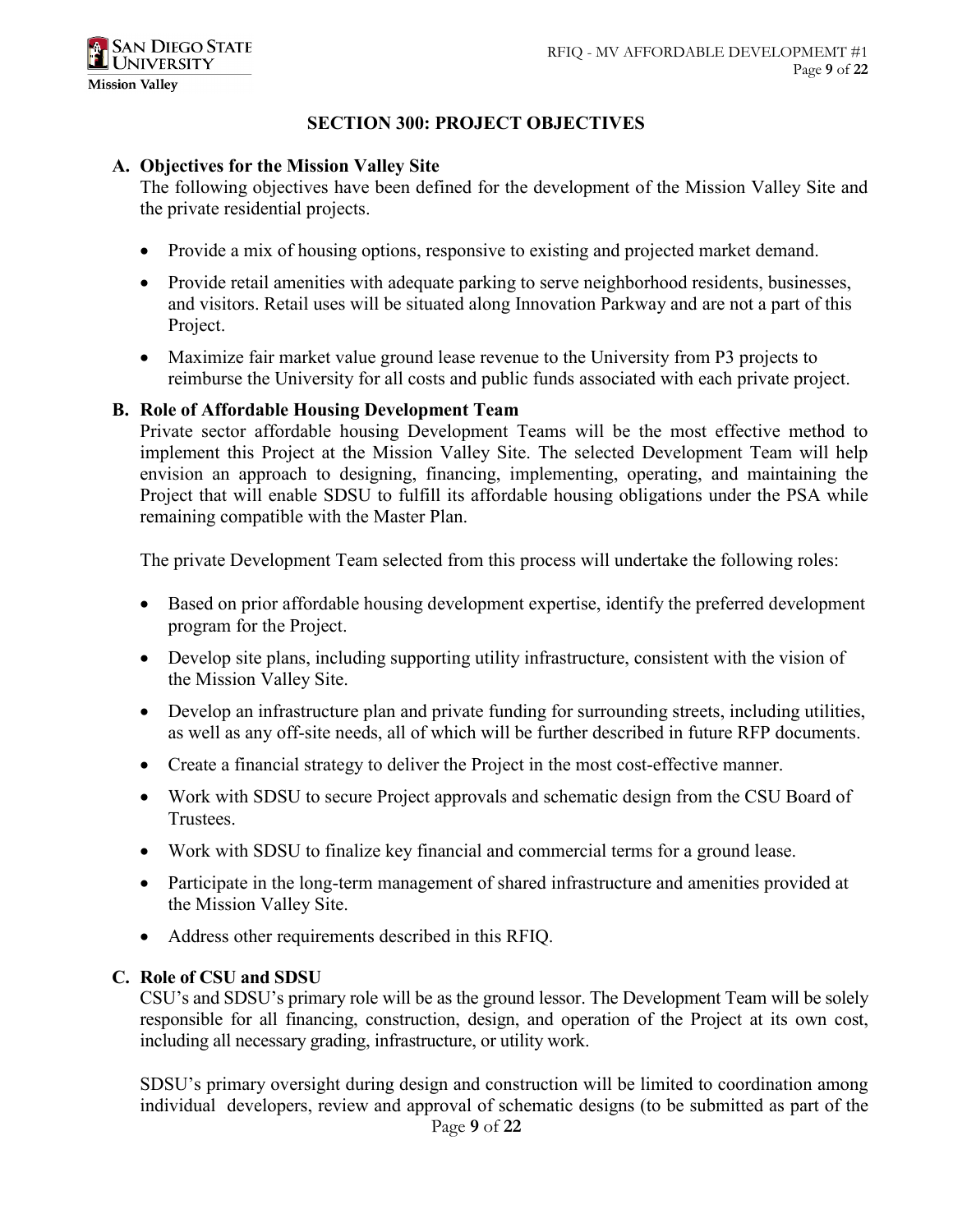future RFP process), issuance of building permits, and ensuring compliance with all terms and conditions set forth in the ground lease and related documents.

SDSU will take an active, ongoing role in facilitating overall long-term site management to ensure proper funding and maintenance of shared use amenities and infrastructure, such as parks and streetscapes, and compliance with all terms and conditions of the ground lease and related documents. Each Development Team will be responsible for paying its fair share of these costs so that all public funds related to the Project are reimbursed to the CSU and SDSU.

## **SECTION 301: PROJECT REQUIREMENTS**

The Project must advance the objectives described above in Section 300. It is anticipated that future proposals for the Project could include, but not be limited to, family housing, senior housing, live/work units, micro-units, and/or other building configurations or target populations. The Project should recognize the transit-oriented nature of the Mission Valley Site and EIR commitments related to parking ratio maximums for residential projects. The Mission Valley Site is directly served by the San Diego Metropolitan Transit System and the Affordable Housing Site #1 is located less than one-half mile from the existing Stadium Station.

## **A. California Environmental Quality Act (CEQA) Requirements and Mitigations**

The University has prepared an EIR which was certified by the CSU Board of Trustees in January 2020. The EIR examined the entire Site, including all individual projects (whether private or public). At this time, it is anticipated that no further CEQA review will be required prior to each project implementation. Each project developer will be required to conform with all environmental project design features and mitigation measures noted in the EIR, which can be found at website: [missionvalley.sdsu.edu.](https://missionvalley.sdsu.edu/community-engagement) Various mitigation measures are required, which will be the responsibility of the selected developer(s) to fund and implement, including but not limited to:

### Air Quality, Energy, and Greenhouse Gas Emissions

- o Construction Emissions Minimization
- o Dust Mitigation
- o Prohibition on Residential Hearths
- o Electric Requirement for Building Heating and Cooling (HVAC) and Water Heating **Systems**
- o Use of Solar Photovoltaic Panels
- o EV Ready Parking/EV Charging
- o Leadership in Energy and Environmental Design (LEED) Version 4 Silver or better
- o Water Reclamation for Landscape Irrigation
- o Adaptive Lighting Controls
- o Compliance with the City of San Diego Climate Action Plan (CAP) Checklist

### Hazards and Hazardous Materials

- o Hazardous Materials Abatement
- o Vapor Mitigation
- o Emergency Response and Evacuation Planning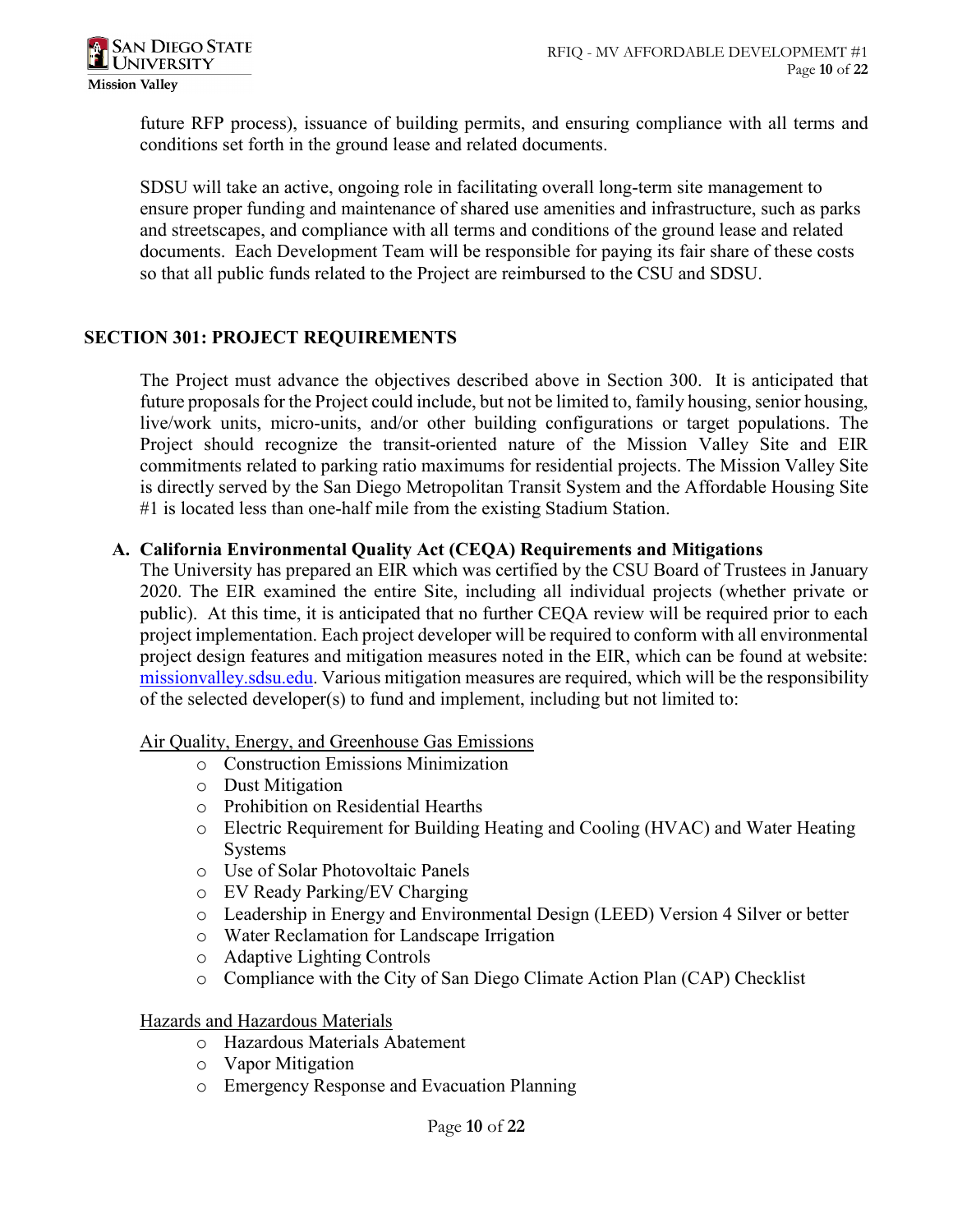

- o Noise Mitigation
- o Vibration Monitoring

### Traffic and Transportation

- o Construction Traffic Management
- o Implementation of Relevant Transportation Demand Management Program Strategies

A summary of the Mitigation and Monitoring Reporting Program is available at website: [link.](https://missionvalley.sdsu.edu/pdfs/feir/sdsu-mission-valley-mmrp-1-27-20.pdf)

## **B. Planning and Legal Requirements**

It is the Development Team's responsibility to comply with all applicable federal, state, and local laws and regulations, and CSU regulations and policies.

### **C. Application of Public Works Law**

Although the Project will be financed, designed, constructed, and operated wholly at the cost of the affordable housing developer, the Project may be subject to California's Public Work Laws (Cal. Lab. Code § 1720 et seq.). Prospective developers are hereby apprised of their obligation to become familiar with the requirements of the Public Works Law, including, but not limited to, those relating to paying prevailing wages, posting certain notices, and furnishing certain records to the Department of Industrial Relations on request. The University will determine whether the Public Works Law applies to the Project prior to the future RFP.

## **D. Additional Labor Requirements**

SDSU has entered into a Memorandum of Understanding (MOU) with the Southwest Regional Council of Carpenters (Carpenters Union) which includes the following terms which solely apply to the trades represented by the Carpenters Union. Similar terms may also apply to other trade groups/unions if SDSU enters into future similar agreements with similar terms. SDSU will notify potential bidders of all such MOUs in the future RFP.

- o The Development Team will be required to seek bids containing an enforceable commitment that all contractors and subcontractors performing work on the Project will require payment of prevailing wage.
- o The Development Team and/or their general contractor awarded contracts for construction of the Project will be required to only enter into contracts for construction related work with contractors and subcontractors that will or have entered into agreements which enable those contractors and subcontractors to utilize registered apprentices from or enroll and hire apprentices into a local state certified apprenticeship program. The Development Team and/or their general contractors shall require the same of all contractors or subcontractors that are awarded work on the Project. Any contractor or subcontractor found to be in violation of these contractual requirements will be considered to be in breach and subject to removal from the project.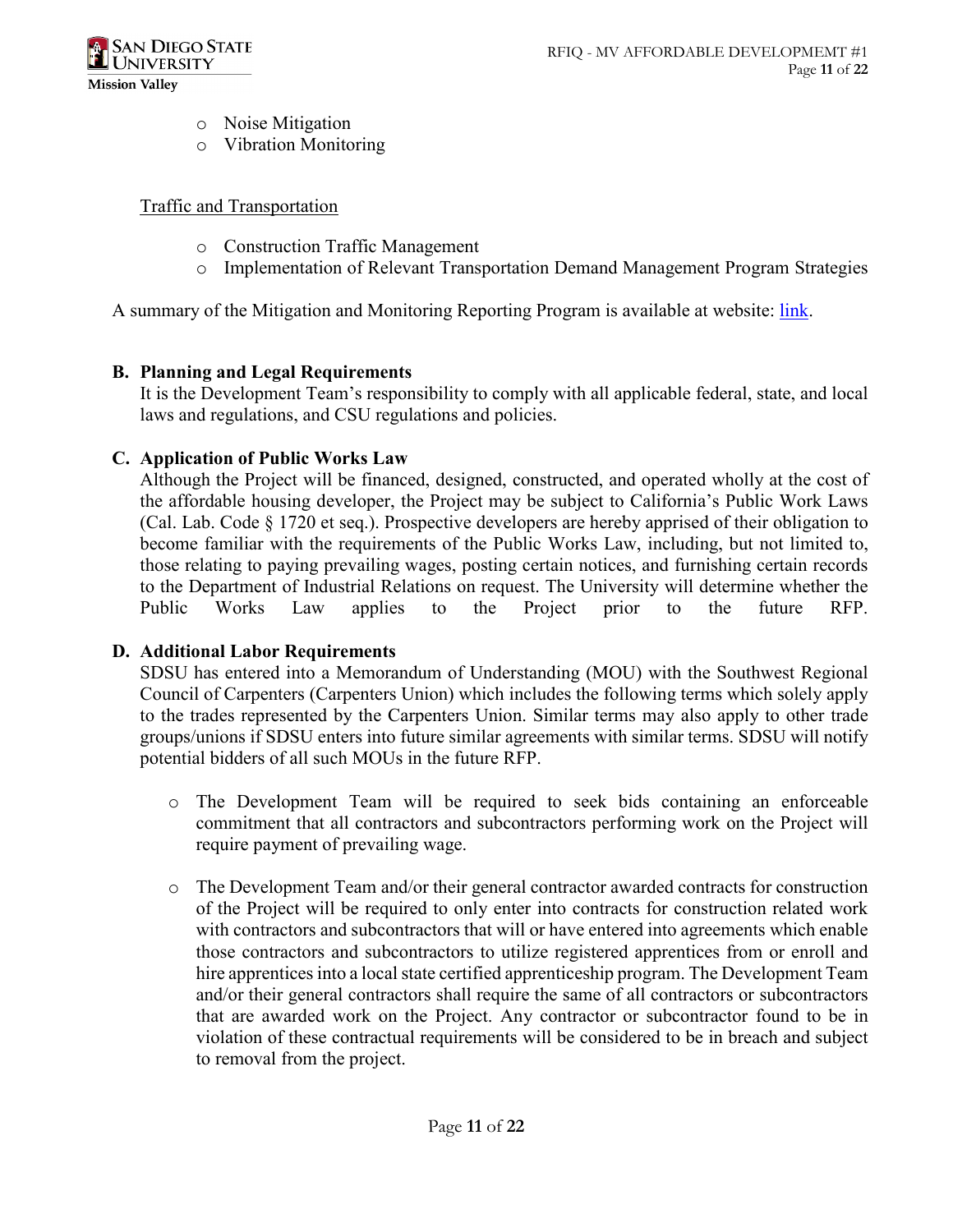

o The Development Team and/or their general contractors awarded contracts for construction of the Project will be required to create and disclose to SDSU a list of all bidders, including all subcontractor bidders. Such list shall note whether such contractor or subcontractor has been required to pay any sum of money, either as a penalty or in settlement, to any state or federal agency for wage and hour violations or other labor standard violations. To the extent that such information is publicly known, or offered by such contractor or subcontractor, the list shall also reflect the monetary amount of such penalties or settlement amounts, and any other relevant information as to the types, and number of such violations.

## **E. Seismic Safety**

When a private developer constructs a building on land owned or controlled by the CSU, the Project is required to be peer reviewed in accordance with the CSU Seismic Requirements available at the following link: [https://www2.calstate.edu/csu-system/doing-business-with-the](https://www2.calstate.edu/csu-system/doing-business-with-the-csu/capital-planning-design-construction/Documents/CSU_Seismic_Requirements.pdf)[csu/capital-planning-design-construction/Documents/CSU\\_Seismic\\_Requirements.pdf.](https://www2.calstate.edu/csu-system/doing-business-with-the-csu/capital-planning-design-construction/Documents/CSU_Seismic_Requirements.pdf)

## **F. LEED Certification**

The Project must be constructed in a manner that meets or exceeds LEED-certified standard of Version 4 Silver in accordance with the EIR. Development Teams who wish to implement strategies above and beyond LEED Silver will be awarded bonus points during the future RFP stage.

## **G. SDSU Design Review**

Schematic design will be reviewed and approved by SDSU and subsequently the CSU Board of Trustees, in accordance with the terms and conditions of the final ground lease.

# **H. Land Use and Permitting**

University owned land is not subject to local, regional, or municipal land use regulations and functions when the University is acting in its sovereign and autonomous government capacity under Article IX of the California Constitution, as building official with full power and authority to authorize, approve, permit, and inspect the design, alteration, improvement, and construction of buildings and structures, including design review, building permit issuance, construction inspections, permit sign-off, fire and life safety inspections, final inspections, and issuance of certificate of occupancy. Issuance of building permits will be dependent upon provision of appropriate design submittals. The University complies with Title 24 California Building Standards Code, Parts 1-12 and all amendments (CBC). Compliance with all state, local and CSU codes – to the extent applicable – will be the developer's responsibility. Accordingly, the developer will be responsible for all costs associated with meeting all applicable governmental regulations for development of the Project.

## **I. Soils**

The Affordable Housing Site #1 is being offered on an as-is basis. There are no known contaminated soils in the area resulting from past activities. A hazardous materials records review was conducted in 2019 as part of the Mission Valley Site purchase with documentation regarding soil conditions available at this website: [https://missionvalley.sdsu.edu/documents/public-review](https://missionvalley.sdsu.edu/documents/public-review-draft-eir)[draft-eir](https://missionvalley.sdsu.edu/documents/public-review-draft-eir)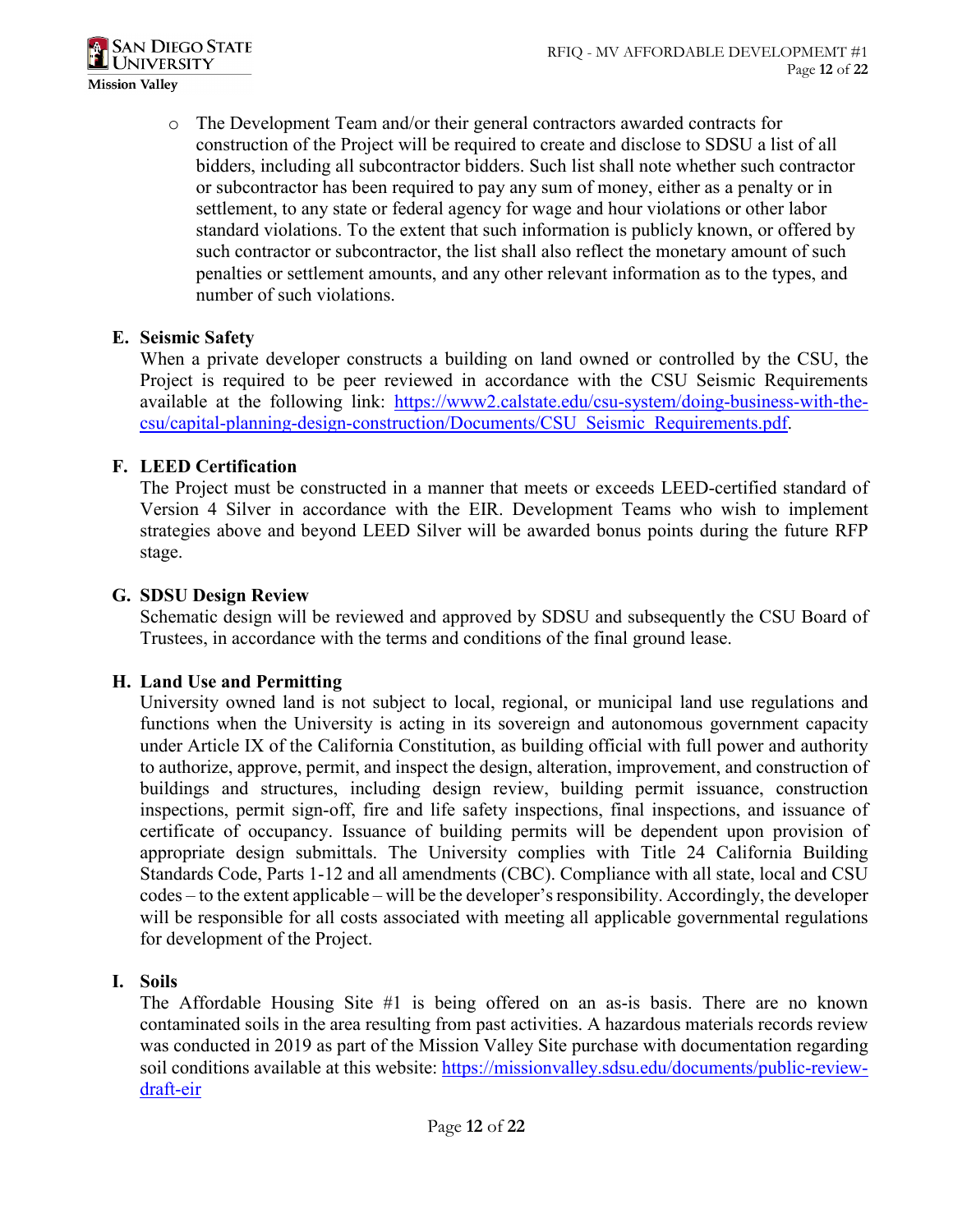

### **J. Utility Infrastructure**

The Project will require easements and utility connections to municipal and SDSU-owned public utility systems. SDSU expects the selected Development Team to determine the most efficient approach for Project utility connections and coordinate with the appropriate entities to implement.

### **K. Residential Parking**

The EIR imposes an overall maximum parking supply on the Mission Valley Site of 1.23 spaces per dwelling unit. Preference may be given to Development Teams that propose less than the maximum 1.23 spaces per dwelling unit.

[End of Section 300]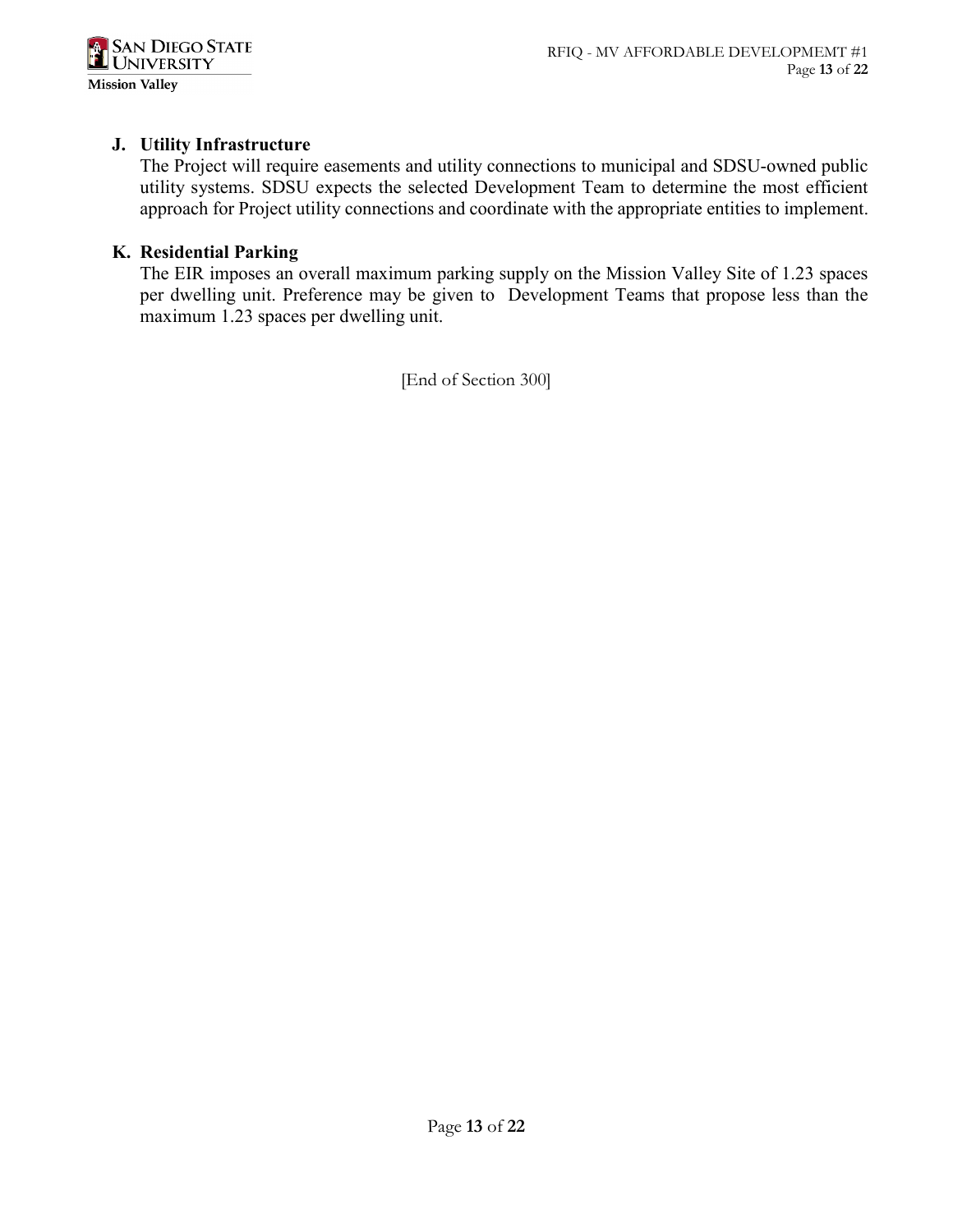

### **SECTION 400: RFIQ SUBMISSION REQUIREMENTS**

All Statement of Qualifications (SOQs) shall include information in the format described below and shall be **limited to 25 pages** (excluding the table of contents, information requested in Item F below, and Form 1) with a minimum font size of 11 points including graphics. Page numbers should be included on all pages that count toward the 25-page limit and should not appear on pages that do not count toward the 25 page limit. Development Teams should submit information in appropriate detail on each of the items described below to allow adequate review and evaluation. The format for the submission of information consists of the following elements:

- A. Cover letter (not to exceed 3 pages)
- B. Table of Contents
- C. Identification of Development Team
- D. Development Team Qualifications
- E. Development Vision
- F. Financial Capability
- G. Form 1

The Development Team is completely responsible for ensuring that the SOQ is submitted properly and received by SDSU. SOQs submitted by mail will not be accepted. The SOQs will remain confidential until the evaluation and selection process is complete. Following selection of finalists, all SOQs will become a matter of public record. Respondents may request truly confidential or legally proprietary information be redacted from any response to a public records request, if any, and SDSU will honor such requests to the extent allowed under the California Public Records Act.

The following information shall be provided in the Statement of Qualifications:

### **A. Cover Letter**

The cover letter should include the full title of the RFIQ, submittal date, principal contact, address, telephone number, email address, and brief narrative outlining proposer's interest, capabilities, and identify any concerns about meeting any of the requirements in this RFIQ. The letter shall be signed by a principal or officer authorized to represent and commit on behalf of the firms in the Development Team. The letter must acknowledge that any development on the Affordable Housing Site #1 will be subject to a non-subordinated long-term ground lease without option to purchase.

### **B. Table of Contents**

A table of contents shall list corresponding headings and pages to allow for easy reference by the reviewers.

### **C. Identification of Development Team**

Identify members of the Development Team and provide a brief description of each team member's role, including the following: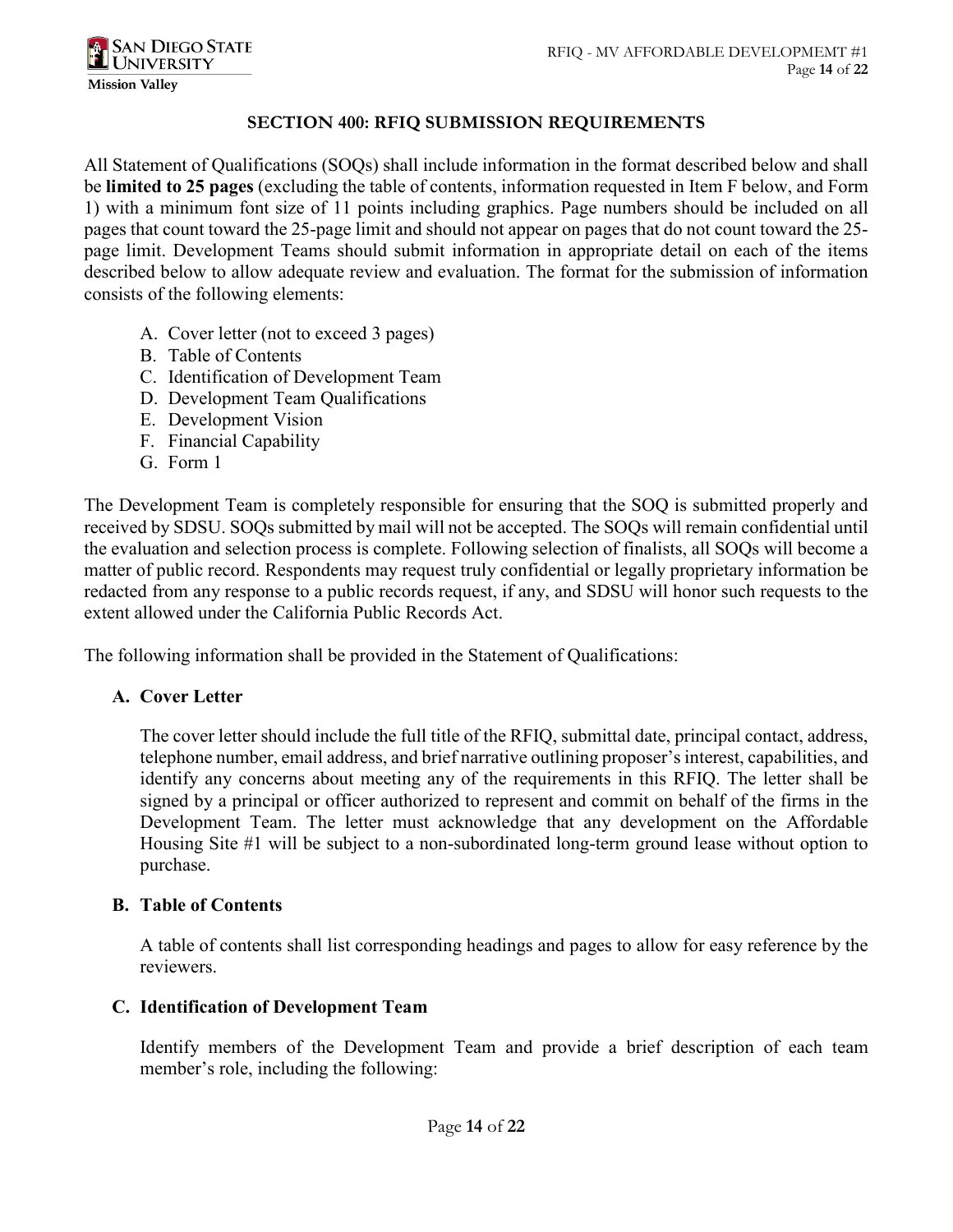- 1. Principals involved in the Project including relevant contact information.
- 2. Resumes of key team members that include number of years in business and years with the firm.
- 3. A description of each team member's proposed role and relevant experience with projects of a similar nature and size.
- 4. A detailed organizational chart.

# **D. Development Team Qualifications**

Of particular interest is the Development Team's track record of assembling and managing a team capable of fulfilling the requirements of the Project (e.g., architects, landscape architects, urban designers, planners, engineers, builders, property managers, etc.). Provide at least three (3) relevant examples of affordable housing projects of at least fifty (50) housing units each. The projects must be 100% affordable at an average 60% AMI or less and completed within the last five (5) years.

List and describe the Development Team's experience in developing and managing the three (3) previous affordable developments with emphasis on the following:

- 1. The precise role that the Development Team and principals played in each project's development.
- 2. Project descriptions, including dates of commencement and completion, location, concept, target population, affordability levels, and total development budget.
- 3. Financial structure of the project, including: (a) amount and source of equity and debt financing, as well as the name of the entities providing the equity and debt; (b) amounts and sources of other public agency loans and grants; and/or (c) contribution of land from a public agency or master developer.
- 4. Architecture, landscape design, and photographs of developments.
- 5. Length of time to complete the developments.
- 6. Local public agency involvement, if any, including Disposition and Development Agreements, affordable housing loans, ground leases or land contribution, and/or other P3 arrangements.
- 7. Narrative describing approach and familiarity interfacing with public design review boards.
- 8. Names, title, company, and telephone number of public agency or master developer references for each project discussed.

# **E. Financial Capability**

As noted above, for each of the principal parties comprising the proposed Development Team, please provide:

1. Three (3) years of audited financial statements for each of the principal parties and a list and the status of any and all pending litigation against the principal parties, their subsidiaries, or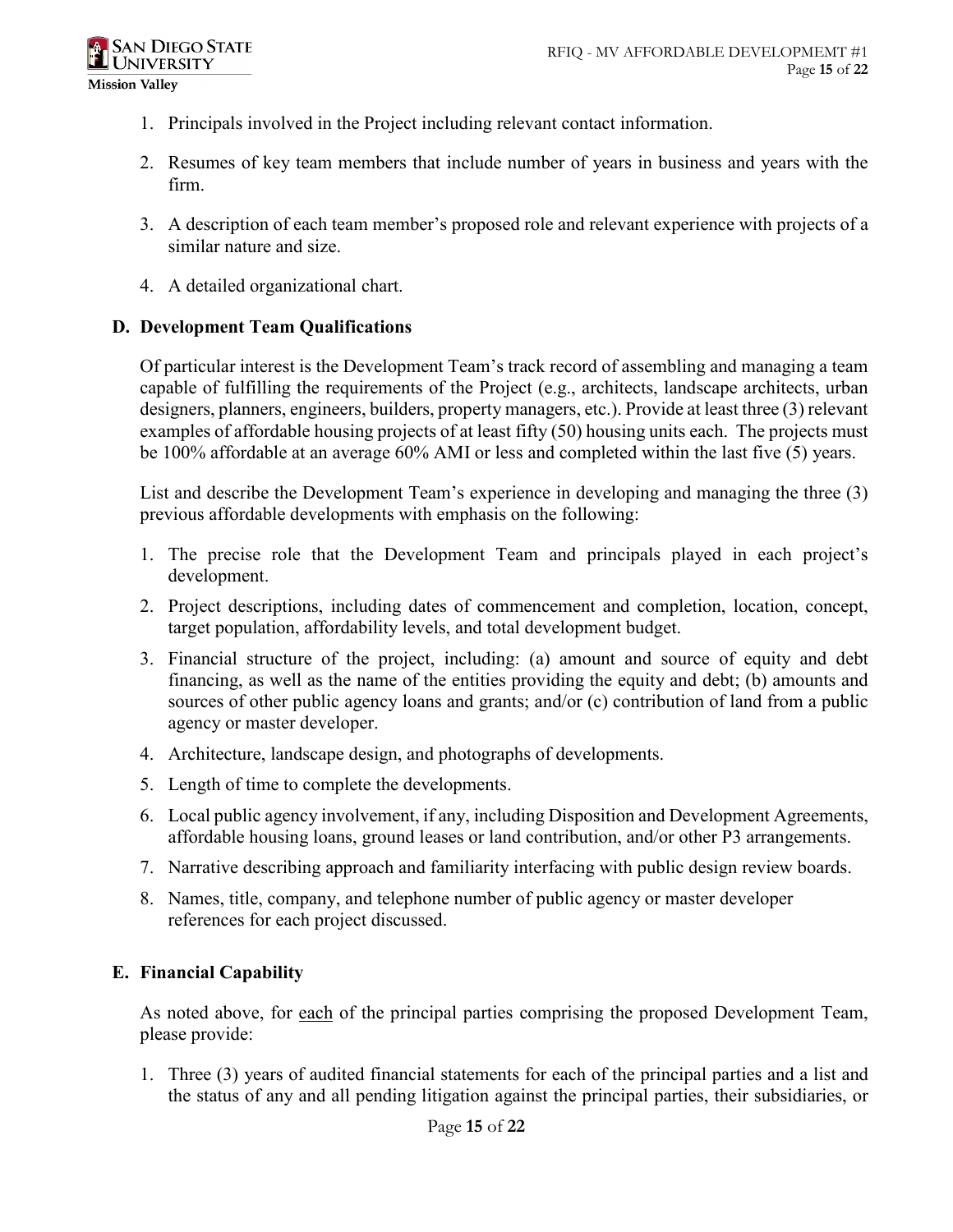affiliates. SDSU reserves the right to inspect the books and records of each prospective Development Team. If audited financial statements are not available, submit Independent Account's Review Reports prepared by a Certified Public Accountant (CPA) wherein the CPA confirms that they have reviewed the financial statement and found no material modifications that should be made to the statement for the statement to be in conformity with accounting principles generally accepted in the U.S.

- 2. A statement indicating whether a voluntary or involuntary petition under Federal bankruptcy law has ever been filed with respect to the principal parties of the development team within the past ten years. If so, state the date, case number, court jurisdiction and amount of liabilities and assets.
- 3. Provide narrative that highlights expertise with securing competitive Federal and State funding sources and identify existing relationships with tax credit investors.

### **F. Development Vision**

Provide a narrative description of the Development Team's vision for the Project and its relationship to the University's objectives. The vision for the Affordable Housing Site #1 should include:

- 1. A concept for the Affordable Housing Site #1 identifying proposed type of housing units to be constructed, target population to be served, and proposed income levels, and describing how these parameters are responsive to anticipated affordable housing needs in Mission Valley and the surrounding market area.
- 2. Brief narrative describing approach to implementation of the development concept, knowledge of permitting process, and construction timeframes.
- 3. Identification of key opportunities and challenges with respect to designing, financing, and developing affordable housing on the Affordable Housing Site #1.
- 4. Narrative describing the Development Team's track record with the broad range of funding and financing sources necessary to fund affordable housing developments, including:
	- a. Relationships with construction and permanent lenders.
	- b. Relationships with tax credit equity investors.
	- c. Successful awards from the California Tax Credit Allocation Committee (CTCAC), the California Debt Limit Allocation Committee (CDLAC), and other various competitive Federal and State affordable housing programs.
- 5. Any additional strategies that the Development Team intends to utilize to minimize the remaining gap funding required after the above-referenced funding and financing sources have been secured.

## **G. Form No. 1**

Complete and sign Qualification and Certification Form No. 1.

[End of Section 400]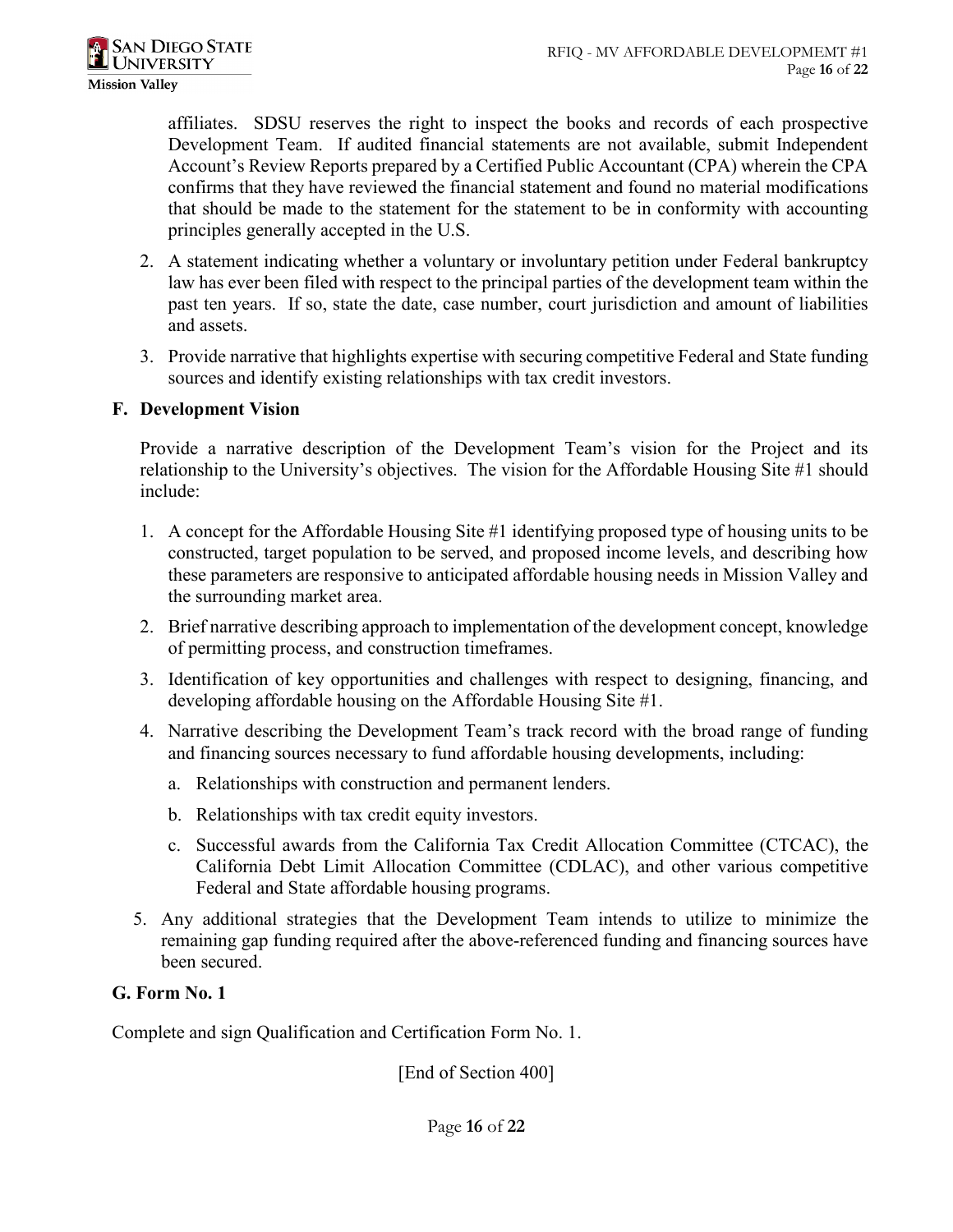### **SECTION 500: RESPONSE REQUIREMENTS**

Firms responding to this RFIQ must submit a complete original submittal on or before the date and time set forth herein. The submittal must be organized and formatted in accordance with the requirements outlined in Section 400. Firms shall respond by electronic file upload only. **SUBMISSIONS WILL NOT BE ACCEPTED IF SUBMITTED THROUGH ANY OTHER MEANS** (the University will not accept submissions via mail, personal delivery, or courier service). Mistakes or delays in the electronic submission of documents are entirely the responsibility of the Firm. **LATE RESPONSES WILL NOT BE ACCEPTED.**

### **Statement of Qualifications:**

The RFIQ qualifications response document shall be submitted as two electronic files in .pdf format as follows:

- 1. The first file shall contain the information requested in Items A through D and F as outlined in Section 400 and shall be marked as "Statement of Qualifications Submittal."
- 2. The second file shall contain the information requested in Item E as outlined in Section 400 and shall be marked "Development Team Financial Capability."

Both files shall also include a title page (exempt from the page limit requirement) with the following:

- The Name of Development Team and Address
- Attn: Gina Jacobs, Associate Vice President, SDSU Mission Valley
- RFIQ for Mission Valley Affordable Housing Project #1
- The RFIQ Due Date and Time

Pages may be scanned or converted to .pdf from other file formats. Searchable formats are preferred.

All forms requiring a signature shall be signed by an authorized officer or employee of the Development Team. The name, title, mailing address, email address, and phone number of the authorized officer or employee shall be included. Electronic signatures are acceptable.

[End of Section 500]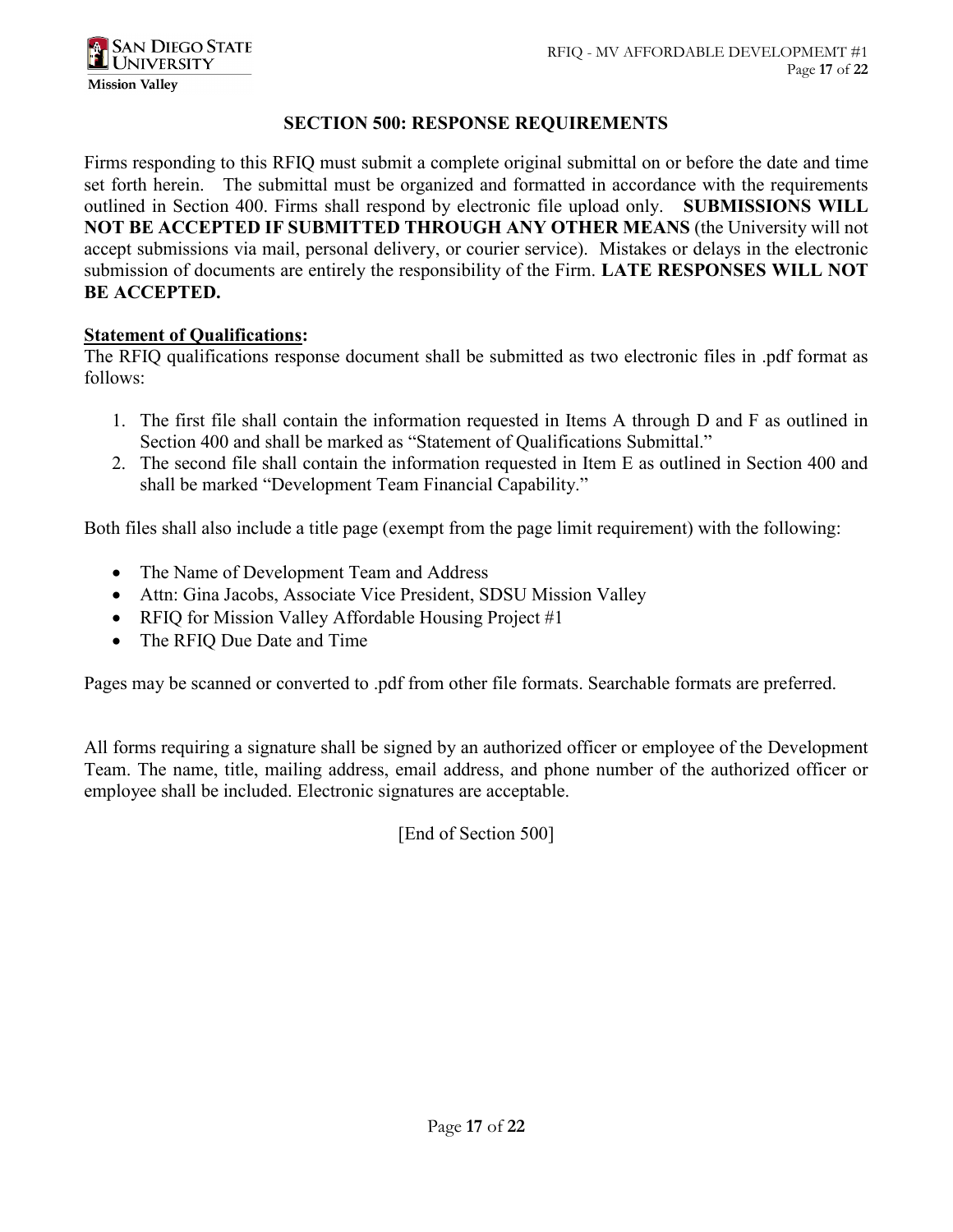### **SECTION 600: EVALUATION CRITERIA AND PROCESS**

### **RFIQ PROCESS OVERVIEW**

The purpose of this RFIQ is for Development Teams to demonstrate, in a concise manner, their ability to finance, develop, maintain, and operate the Project. SDSU may modify this RFIQ, any of its key actions dates or any of its riders, prior to the date fixed for submission of SOQs by issuance of an Addendum.

If any ambiguity, conflict, discrepancy, omission or other error in the SOQ or any of its supporting documents becomes evident, please immediately notify the University contact of such error in writing and request clarification of the document. Modifications, if needed, will be made by Addendum.

Costs for responding to this RFIQ are entirely the responsibility of development teams and shall not be chargeable to SDSU.

While it is the intent of SDSU to proceed with this RFIQ, this RFIQ does not obligate SDSU to enter into a contract or other agreement. SDSU reserves the right to cancel this RFIQ at any time, for any reason or no reason. No obligation either expressed or implied exists on the part of SDSU to make an award or to pay any costs incurred in the preparation or submission of SOQs. Further, the University reserves the right to waive any minor irregularities that it feels are immaterial to this RFIQ. All decisions of the University are final.

SOQs become the property of SDSU. Information submitted in the SOQ becomes public property and may be subject to public records disclosure laws. SDSU reserves the right to make use of information or ideas contained in submittals. A digital copy of each SOQ will be retained in SDSU official files.

An evaluation team comprised of University personnel and appropriate external entities, as determined by the University, will review each SOQ submitted in response to this RFIQ to ascertain relative strengths and weaknesses based on the submission requirements described herein. SDSU may seek additional information from Development Teams and may also wish to conduct interviews and/or site visits to the Development Teams' prior projects as part of the selection process. Selection will be based on the completeness and quality of responses to the initial RFIQ, and subsequent presentations, particularly with respect to the criteria identified below.

### **Qualifications will be evaluated based on the following criteria:**

### **1. Responsiveness to the RFIQ Submittal Requirements (10%)**

Adherence to the stated page limitations, responsiveness to RFIQ organizational and content requirements, completeness and clarity of the information provided by the proposer.

### **2. Responsiveness of Development Vision (20%)**

The quality of the Development Team's concept, including whether market demand and conditions justify the concept and the way the proposed Project meets the goals and objectives described in the Development Objectives and the Development Requirements sections of the RFIQ. The extent to which the Development Vision articulates an approach to obtaining construction and permanent financing for the proposed development (particularly on leased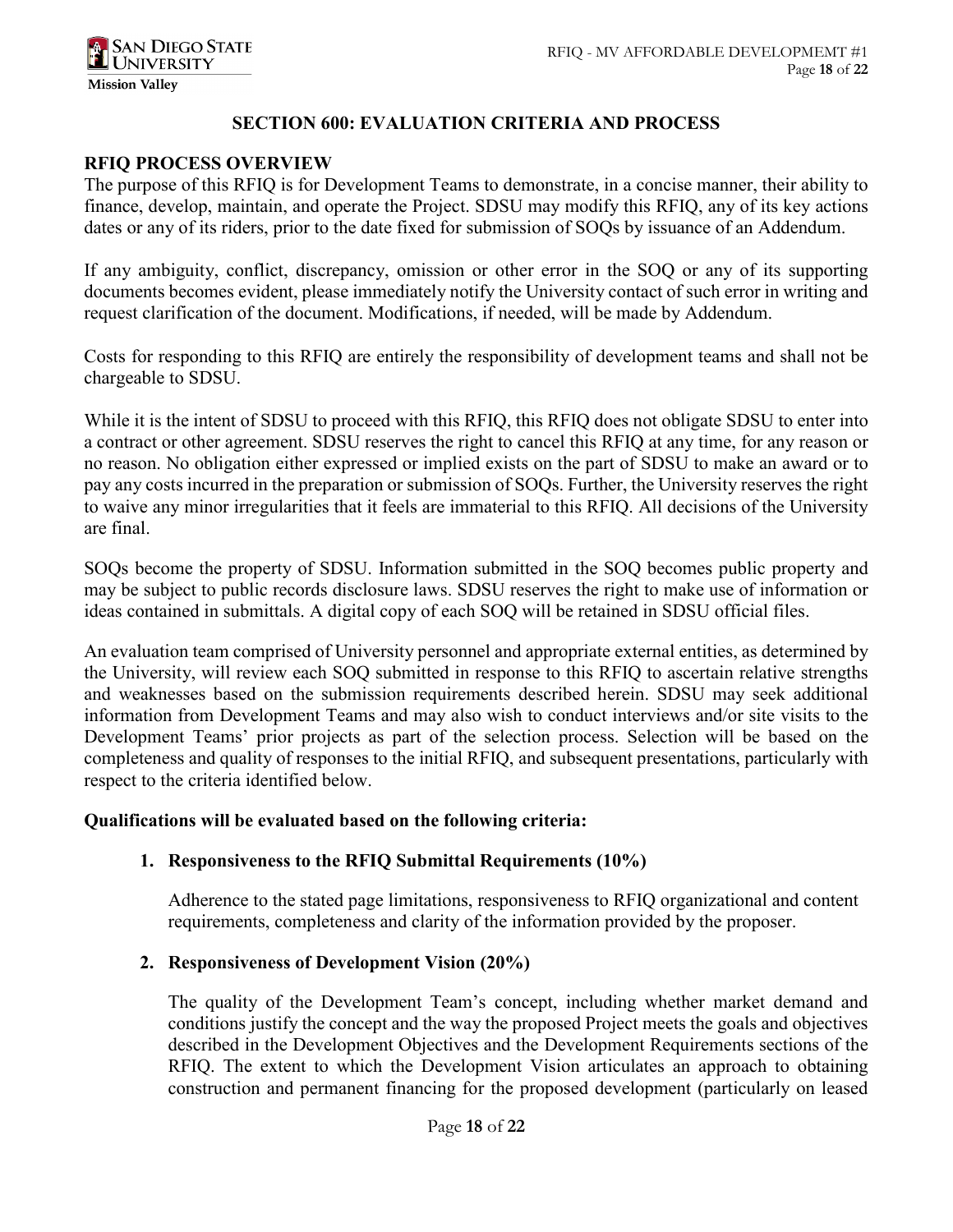land), knowledge to complete necessary critical path milestones, and soundness of the development and construction time frames. Architectural plans and renderings are not required in the submittal.

## **3. Development Team Qualifications (25%)**

The following list represents the criteria as it relates to the Development Team's ability to plan, design, construct, and manage affordable housing projects as demonstrated in the SOQ:

- o In the last five (5) years, the Development Team has developed three (3) comparable affordable housing projects, with not less than fifty (50) units per project.
- o Demonstrated ability to successfully design and construct affordable housing developments.
- o Demonstrated ability to operate and maintain completed affordable housing communities, including sustaining occupancy and maintaining site operations and character.
- o The capacity and willingness to work cooperatively with the University in the design and development of projects, as well as the long-term management of projects.

## **4. Financial Capacity (45%)**

The following list represents the criteria as it relates to the Development Team's ability to secure the necessary funding, including debt, equity, and public agency funding sources, to finance affordable housing projects as demonstrated in the SOQ:

- $\circ$  In the last five (5) years, the Development Team has demonstrated the ability to successfully finance at least three (3) comparable affordable housing developments;
- o Demonstrated financial capacity to undertake the Project and provide any necessary guarantees to successfully complete the Project.
- $\circ$  In the last five (5) years, the Development Team has demonstrated the ability to attract leverage funds and qualify for other subsidized funding sources which may include, but are not limited to:
	- Low-Income Housing Tax Credits (LIHTC);
	- **Tax-exempt bond financing;**
	- Multi-family Housing Program (MHP);
	- $\blacksquare$  Infill Infrastructure Grant (IIG);
	- Affordable Housing and Sustainable Communities (AHSC);
	- Affordable Housing Program (AHP);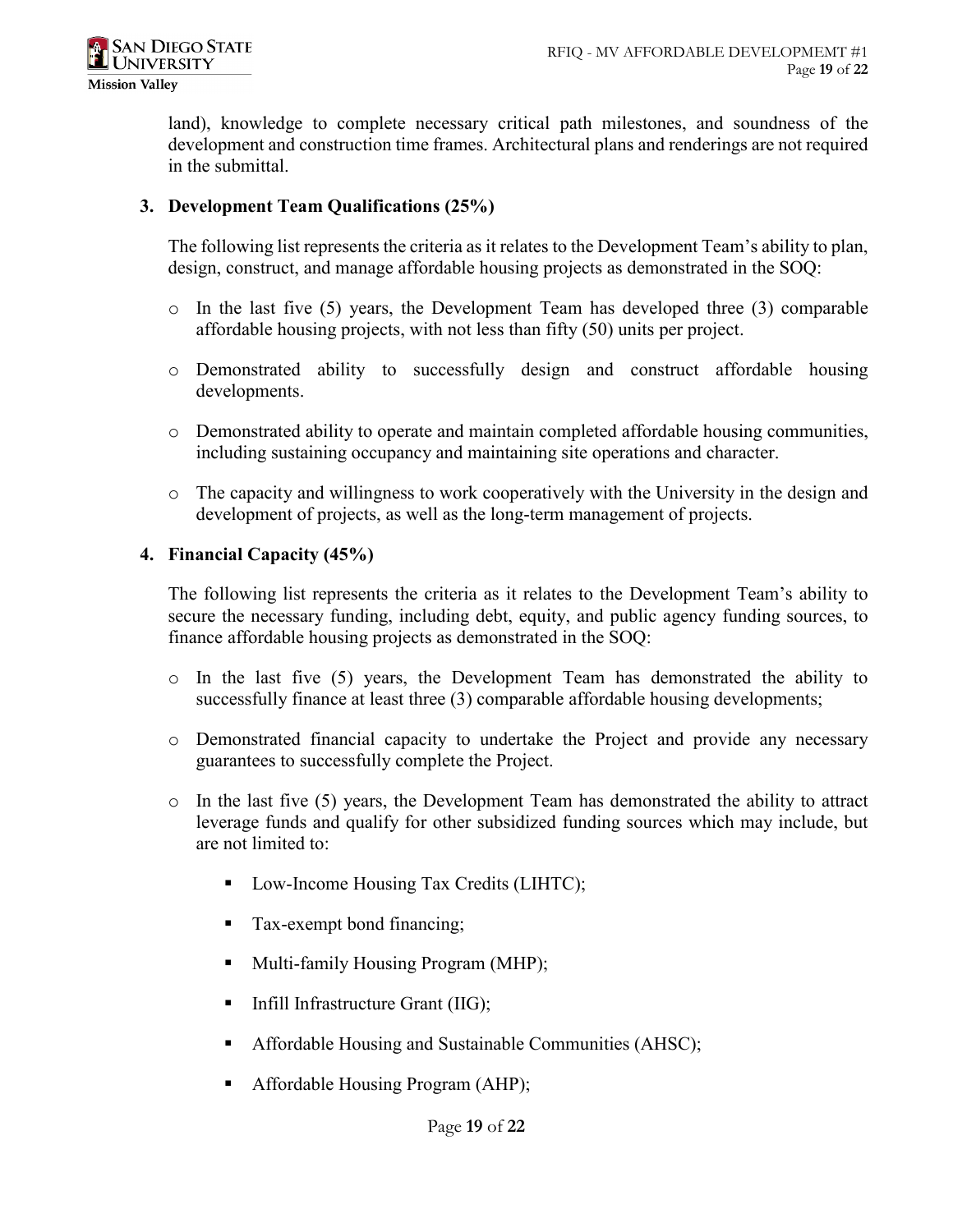

- Other Federal, State, and/or local public agency funding; and/or
- Grants and other public and private sources of funds.

[End of Section 600]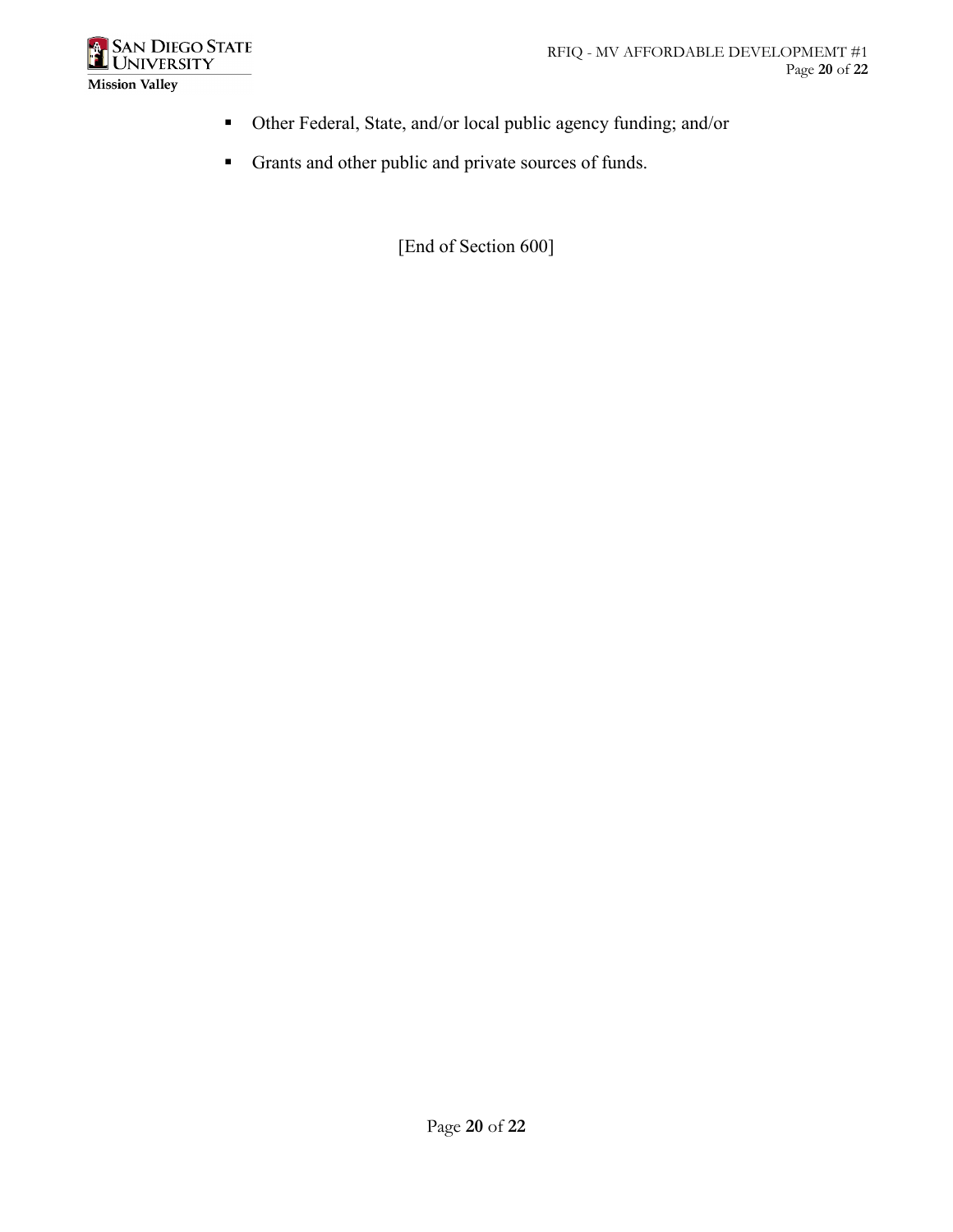## **QUALIFICATION CERTIFICATION FORM**

### **NOTE: THIS PAGE MUST BE COMPLETED, SIGNED, AND RETURNED WITH YOUR SUBMITTAL**

The undersigned certifies that to the best of his/her knowledge: (check one)

( ) There is no officer or employee of San Diego State University who has, or whose relative has, a substantial interest in any existing or future agreement subsequent to this Request for Information and Qualification.

( ) The names of any and all public officers or employees of San Diego State University who have, or whose relative has, a substantial interest in any existing or future agreement subsequent to this Request for Information and Qualification are identified by name as part of this submittal.

In compliance with this RFIQ for the Mission Valley Affordable Housing Project #1 and after carefully reviewing all the conditions imposed therein, the undersigned agrees to furnish information in accordance with the specifications and scope of the Project according to this submittal or as mutually agreed upon by subsequent negotiation, after a future RFP.

| <b>CERTIFICATION</b>             |                                                                                                                                                                                                                        |  |  |
|----------------------------------|------------------------------------------------------------------------------------------------------------------------------------------------------------------------------------------------------------------------|--|--|
| Signature                        | <b>Typed Name and Title</b>                                                                                                                                                                                            |  |  |
|                                  |                                                                                                                                                                                                                        |  |  |
|                                  |                                                                                                                                                                                                                        |  |  |
| Name of Company as Licensed      |                                                                                                                                                                                                                        |  |  |
|                                  | $\fbox{Corporation} \begin{tabular}{ c c } \hline \quad \quad & \quad \quad & \quad \quad \\ \hline \quad \quad & \quad \quad & \quad \quad \\ \hline \quad \quad & \quad \quad & \quad \quad \\ \hline \end{tabular}$ |  |  |
|                                  |                                                                                                                                                                                                                        |  |  |
| Federal and State Tax ID Numbers |                                                                                                                                                                                                                        |  |  |
|                                  |                                                                                                                                                                                                                        |  |  |
| <b>Street Address</b>            | Zip<br>City<br><b>State</b>                                                                                                                                                                                            |  |  |
|                                  |                                                                                                                                                                                                                        |  |  |
|                                  |                                                                                                                                                                                                                        |  |  |
| Phone No.                        | Fax No.                                                                                                                                                                                                                |  |  |
|                                  |                                                                                                                                                                                                                        |  |  |
| $\overline{\phantom{a}}$         | $\overline{\phantom{a}}$                                                                                                                                                                                               |  |  |
| Mobile No.                       | <b>Email Address</b>                                                                                                                                                                                                   |  |  |
|                                  |                                                                                                                                                                                                                        |  |  |
| $\overline{\phantom{a}}$         |                                                                                                                                                                                                                        |  |  |
|                                  |                                                                                                                                                                                                                        |  |  |